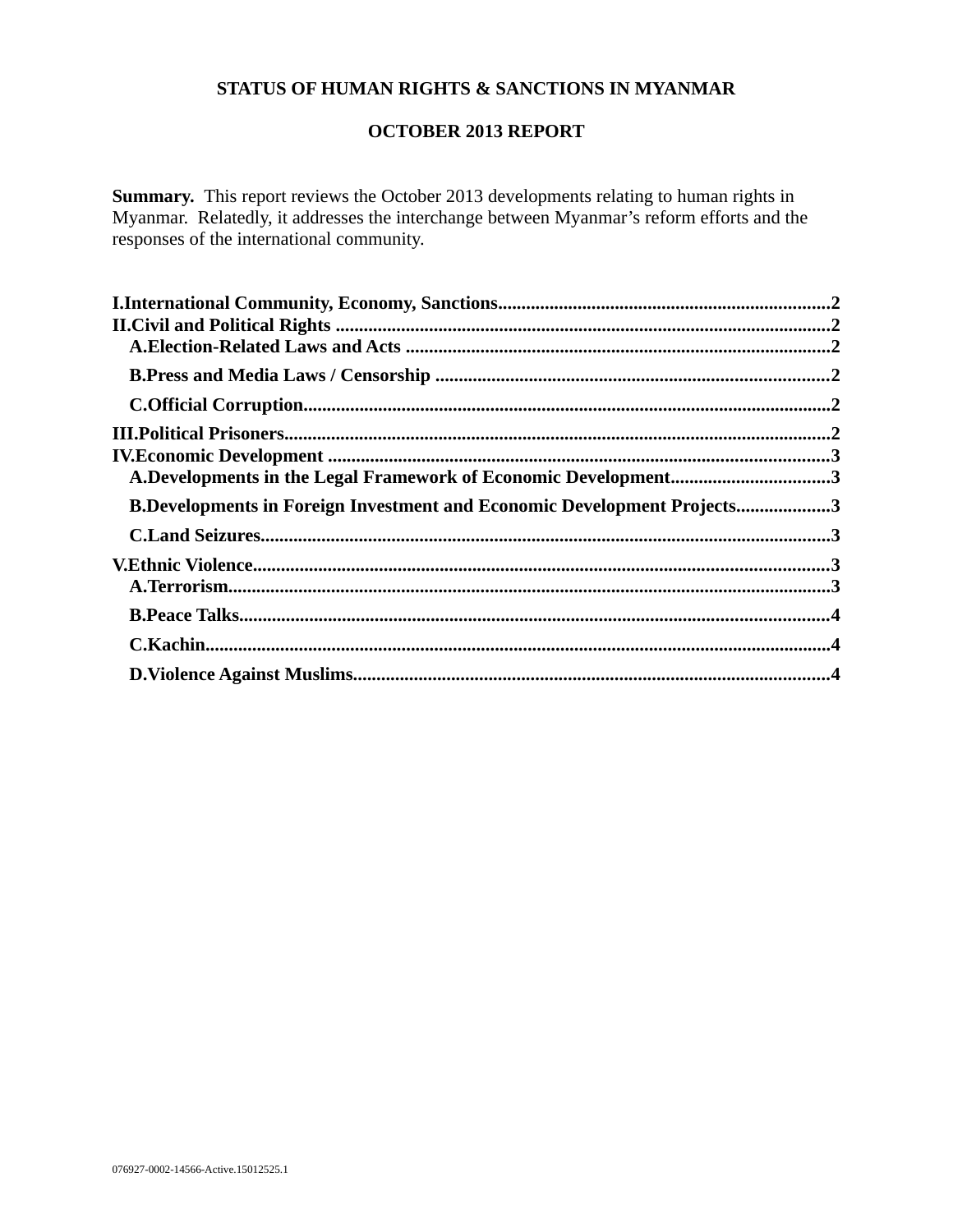#### <span id="page-1-0"></span>**I. International Community, Economy, Sanctions**

In October, Aung San Suu Kyi urged the European Union and world leaders to take action and pressure Myanmar government to amend its constitution in order to promote the country's democracy and bring an end to ethnic conflict.<sup>1</sup> Aung San Suu Kyi argued that without changes to the constitution, which currently prevents her from running for the presidency—a post that is selected by the country's parliament and will next be chosen after parliamentary elections in 2015—the country's government will be unable to complete its reform process.<sup>2</sup> She stated that "[u]nless this constitution is amended we have to take it that the present administration has no interest in reforming further."<sup>3</sup> Under the current constitution, 75% of parliament must vote to authorize constitutional change (followed by a nation-wide referendum), while 25% of the parliamentary seats are reserved for the military.<sup>4</sup> One provision of the Constitution prevents Aung San Suu Kyi from running because her sons have British citizenship. Prime Minister of the United Kingdom David Cameron noted that he backed efforts to amend the Myanmar constitution and said he was one of Aung San Suu Kyi's "greatest admirers" and pledged to build international pressure for the constitutional changes.<sup>5</sup>

A ceremony was held in October celebrating Myanmar's upcoming chairmanship of the Association of Southeast Asian Nations ("ASEAN"). U.N. Secretary General Ban Ki-moon has noted that the chairmanship would be a "good opportunity" for Myanmar to build on its socio-economic progress and democratic transition.<sup>6</sup> However, the country may struggle to cope with assuming the expected demands of the chairmanship because of a lack of appropriately skilled employees and the availability of infrastructure to support various ASEAN meetings. Some members of international civil society have questioned the appropriateness of Myanmar leading an organization which is involved in the protection of human rights. For instance, Phil Robertson, Deputy Director, Asia Division of Human Rights Watch, stated that "Burma can't even get its own human rights house in order, how can it be expected to lead regionally on human rights?"<sup>7</sup> The Myanmar government, however, expressed confidence in its ability to complete a successful chairmanship, with Presidential Advisor Nay Zin Lat noting that "preparations are being made accordingly" to host the 1,100 meetings that come with the chairmanship; similarly, Foreign Minister Wunna Maung Lwin noted that "[i]t will not be a struggle for us."<sup>8</sup>

In October, the United Nations' human rights envoy, Tomás Ojea Quintana presented to the General Assembly the final report of his six year term as a special rapporteur on the human rights situation in Myanmar.<sup>9</sup> Quintana urged the Myanmar government to do more to stem ethnic violence against the Rohingya and other minority communities, which has claimed almost 250 lives since last year.<sup>10</sup> His report noted "credible" allegations of state complicity in the violence.<sup>11</sup> Quintana cautioned that the situation in Rakhine State is feeding a wider anti-Muslim narrative in the country which threatens the ongoing reform process aimed at a more open and broad-based democracy.<sup>12</sup> The report came on the same day that Aung San Suu Kyi denied "ethnic cleansing" was occurring in Myanmar and that there was fear on the Buddhist side as  $well.<sup>13</sup>$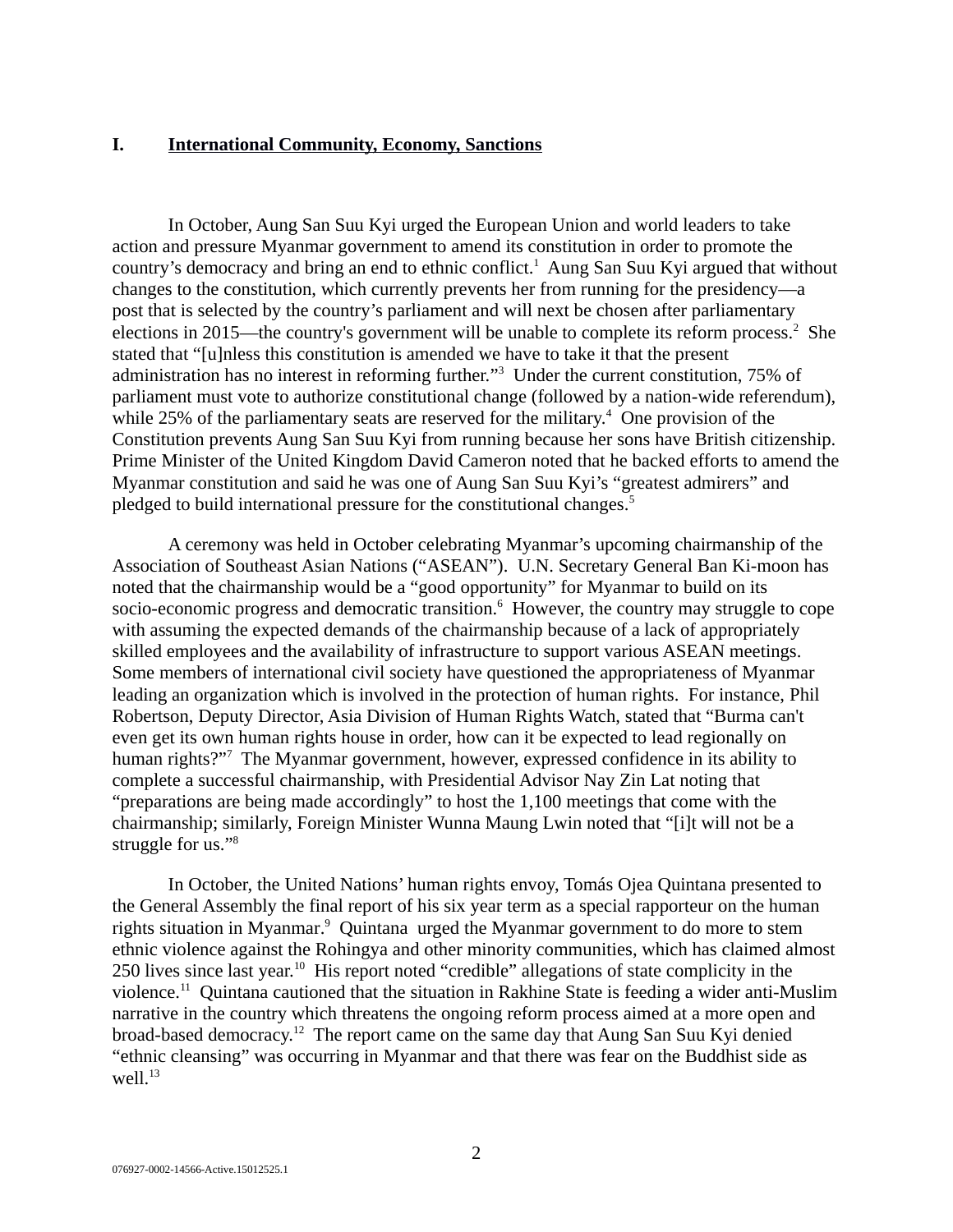Myanmar also came under some international pressure from international civil society in October to ratify the Chemical Weapons Convention. Human Rights Watch stated that ratifying the treaty, which Myanmar signed in 1993, is a test of the country's commitment to reform.<sup>14</sup> In September, Myanmar signed an additional protocol which will give the International Atomic Energy Agency wider access to facilities that could be used to develop nuclear technology.<sup>15</sup>

# **II. Civil and Political Rights**

# <span id="page-2-2"></span><span id="page-2-1"></span>**A. Election-Related Laws and Acts**

Myanmar's Constitution Review Joint Committee invited advice and suggestions on October 3 for the amendment of the 2008 Constitution.<sup>16</sup> The deadline for submission is November 15. Opposition party leader Aung San Suu Kyi has been calling for amendment to the constitution as it prevents her from running for president in the 2015 elections as currently drafted. The constitution excludes anyone whose spouses or children are foreign nationals from holding the post of president,<sup>17</sup> Aung San Suu Kyi's two sons are British nationals through their father, the late scholar Michael Aris.<sup>18</sup> The procedures to amend the 2008 Constitution is so difficult however that Aung San Suu Kyi has called it "the world's most difficult Constitution to amend."<sup>19</sup> 75% of votes in the national parliament and 50% at a national referendum are required to amend it and currently 75% of the parliamentary seats are held by the military with 25 percent of the seats coming from a guaranteed allocation to the military. $20$ 

A positive development followed later in the month with Myanmar Election Commission approving the registration of the Kachin State Democracy Party (KSDP) led by Dr. Manam Tu Ja.<sup>21</sup> The approval came years after the leader's party was denied registration ahead of the November 2010 elections.<sup>22</sup> The senior Kachin leader commented that the ability of the KDSP to contest in Myanmar's next national elections offers the ethnic Kachin people an opportunity to vote for candidates that represent their interests.<sup>23</sup>

# <span id="page-2-0"></span>**B. Press and Media Laws / Censorship**

According to the draft, a 13-member broadcasting authority that includes five union ministers, of which two are serving military officers, would set nationwide policies for the industry and a national broadcasting council with members nominated by the president and two parliamentary speakers would issue rules and regulations, a code of conduct, orders and directives.<sup>24</sup> "In terms of media freedom, we will have to wait and look at what is issued by the national broadcast council. But the policy forming an authoritative body of union ministers above the national broadcasting council is not satisfactory," a member of the Interim Press Council said.<sup>25</sup>

While detailed rules and regulations are yet to be released, punishments for breaches of the rules include a temporary suspension of the specific program, limits on broadcast time, a fine up to 50 million Kyats and, in extreme cases, the termination of a broadcasting licence.<sup>26</sup> Journalists have responded that they will lobby for the penalties to be watered down as the draft is too restrictive in their view. $27$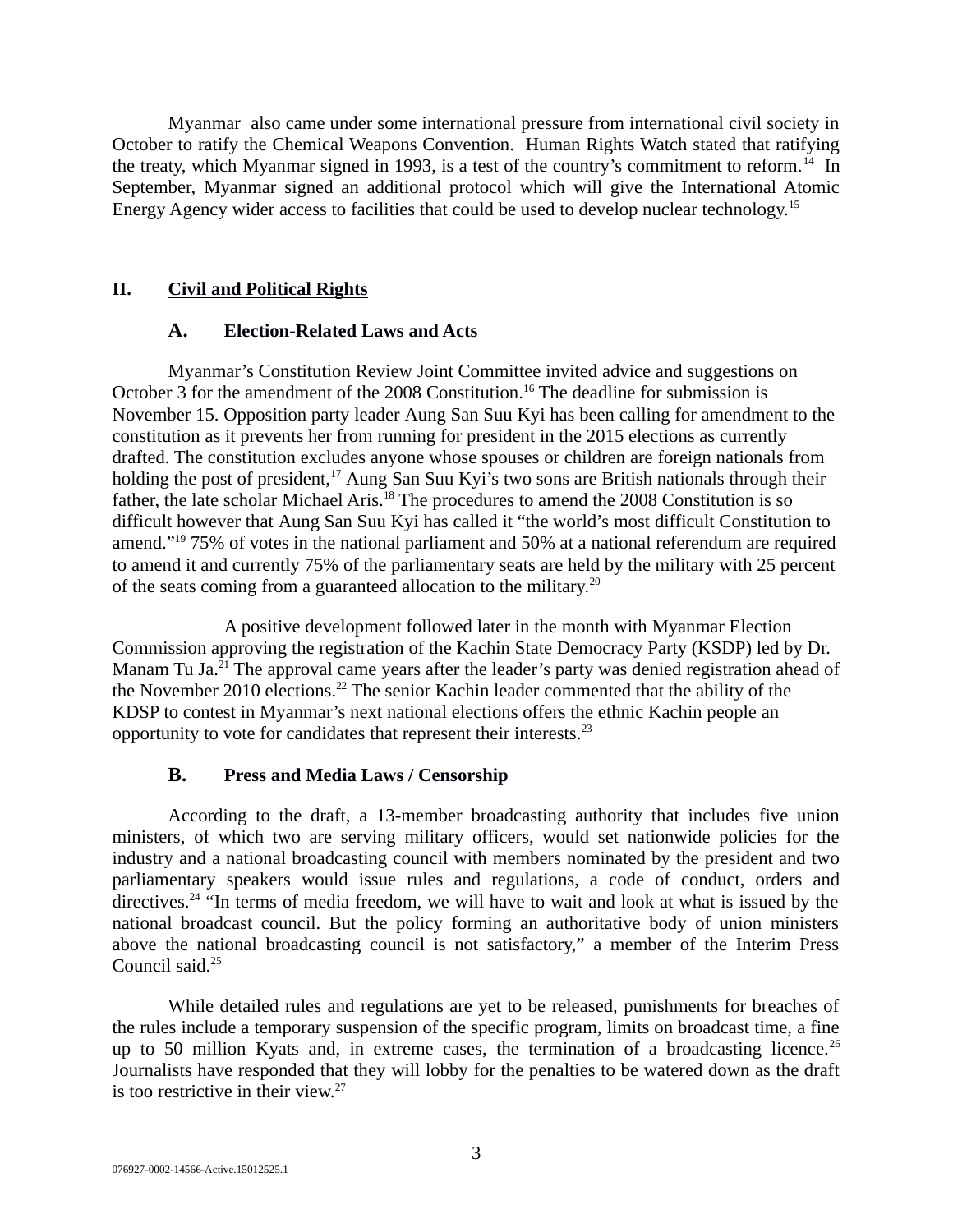The draft law also prohibits private commercial broadcasters from simultaneously owning print and broadcast media businesses or more than one broadcaster in a single market.<sup>28</sup> The draft does allow government bodies to run broadcasting businesses free of licence fees and is unclear on whether the single market provision applies to state bodies.<sup>29</sup> The government currently operates several daily newspapers and broadcasting channels.<sup>30</sup>

### <span id="page-3-1"></span>**C. Official Corruption**

A Rakhin State high court judge resigned this month after investigations by the Rakhine State Parliament started on charges of power abuse and bribery.<sup>31</sup> Judge Si Si was accused of protecting a woman who had been charged with rice trade fraud and embezzlement by over 90 residents.<sup>32</sup> The case was dismissed, however, and the residents accused Judge Si Si of accepting bribes from the defendant.<sup>33</sup> Despite the pledge to end corruption and the promise for good governance, Thein Sein's government has allowed senior officials accused of bribery to resign instead of taking action.<sup>34</sup> Three former employees of the state-run New Light of Myanmar were also accused of stealing almost US\$300,000 and charged with misappropriating the paper's income.<sup>35</sup>

The practice of "respect paying" that originated from the Buddhist custom of young people paying respect to their elders during Thadingyut by offering them fruits and other gifts have led some to engage in a troubling form of the practice, effectively bribing government officials in high places with expensive gifts for better professional opportunities.<sup>36</sup> This year during Thadingyut, which was marked on October 19, gifts were nowhere to be seen on the premises of the divisional offices in Yangon after a ban on the gift giving practice was enforced.<sup>37</sup> An administrative officer questioned the effectiveness of the ban, however, with the comment: "what if they send them directly to the houses?" Given that Myanmar was ranked 172 in the Corruption Perceptions Index, which measures the perceived public section corruption in 176 countries, this practice could arguably just be the tip of the iceberg.

### <span id="page-3-0"></span>**III. Political Prisoners**

On October 8, Myanmar released fifty-six political prisoners.<sup>38</sup> The discharge, pursuant to a presidential amnesty, follows President Thein Sein's pledge to free all political detainees before the end of the year.<sup>39</sup> However, human rights activists were quick to point to the October ASEAN meetings as the motive for the release, noting that "Myanmar has a history of announcing prisoner releases just before high-profile foreign meetings in order to buy goodwill and blunt foreign criticism."<sup>40</sup> Phil Robertson, Deputy Director, Asia Division of Human Rights Watch, stated it was "entirely within the pattern to parse these political prisoners out as bargaining chips when they want to improve their international image," and commenters pointed to the situations with the Rohingya and other minorities in Myanmar.<sup>41</sup>

Many of the prisoners released came from the Kachin Independence Army, and the releases were followed by talks with the Kachin Independence Organization in Myitkyina, the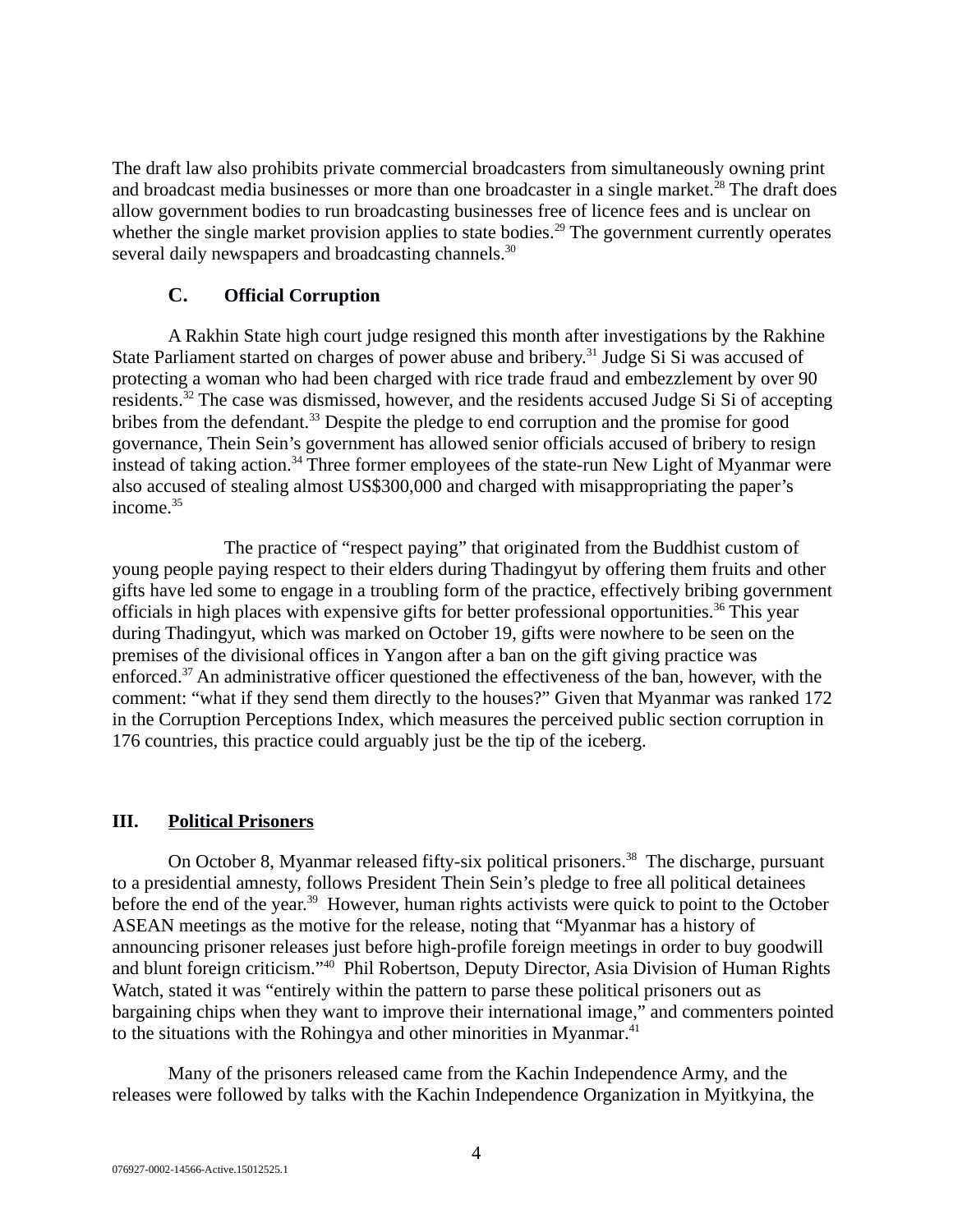capital of Kachin state, aimed at achieving a national ceasefire by the end of the year. <sup>42</sup> Other prisoners released were dozens from the Shan State Army and the Restoration Council of Shan State.<sup>43</sup> The Shan State Army, too, currently maintains a ceasefire treaty with the country's armed forces.<sup>44</sup> Myint Win Maung, a representative of the League of Political Prisoners said, "releasing these prisoners will help the national ceasefire process be more effective and set the talks on a positive tone."<sup>45</sup>

There has been a substantial fall in the number of political prisoners from the more than 2,000 in captivity a few years ago.<sup>46</sup> Still, according to Bo Kyi of the Assistance Association of Political Prisoners ("AAPP"), "the AAPP's research had found Myanmar was still holding 133 political detainees and 232 activists were awaiting trial."<sup>47</sup> He stated: "We have asked the president for the unconditional release of all remaining political prisoners. I just don't know why he released only 56 today."<sup>48</sup>

#### **IV. Economic Development**

#### <span id="page-4-1"></span><span id="page-4-0"></span>**A. Developments in the Legal Framework of Economic Development**

Myanmar's goal of launching its own stock market may be hindered by a lack of human resources, among other factors.<sup>49</sup> Maung Maung Thein, Deputy Minister for Finance and Revenue, cited a need for skilled employees and advanced training, among other potential obstacles.<sup>50</sup> The Executive Director of Myanmar Securities Exchange Centre Co, Ltd., Soe Thein, noted that only about five companies at present meet the criteria for listing on the exchange, while at least 80 would be needed for the exchange to run.<sup>51</sup> The managing director of the Myanmar Securities Exchange Centre, Shigeto Inami, put the figure at a slightly more optimistic eight companies.<sup>52</sup> Soe Thein advised public companies to be more transparent, expressing concern about public companies' outdated auditing practices and the chronic under-enforcement against illegal activity.<sup>53</sup> Tatsuo Murao, founder of CAST Consulting, pointed to a lack of human resources familiar with international standards of transparency.<sup>54</sup> The Security Exchange Law was approved on July 31, 2013, with by-laws yet to be passed.<sup>55</sup> Myanmar is aiming to establish the country's first stock exchange in  $2015$ <sup>56</sup>

Meanwhile, a number of new laws and regulations are being drafted with the goal of encouraging outside investment while at the same time balancing incentives relative to domestic investment. Deputy Minister of National Planning and Economic Development and vice governor of the Myanmar Central Bank, Set Aung, announced the recent amendment of the Foreign Investment Law and the promulgation of rules and regulations for the law, the effect of which, he said, was to improve the law's transparency.<sup>57</sup> He also said that the Citizen Investment Law, for which rules and regulations are still pending, and a new Special Economic Zone Law anticipated to come out soon were intended to provide a "level playing field" for foreign, domestic and public investment.<sup>58</sup>

On the domestic side, the Small and Medium Size Promotion Law has been drafted and is awaiting approval by parliament.<sup>59</sup> Foreign investors, meanwhile, may benefit from a reduction in discretionary powers afforded the Myanmar Investment Commission ("MIC"), although there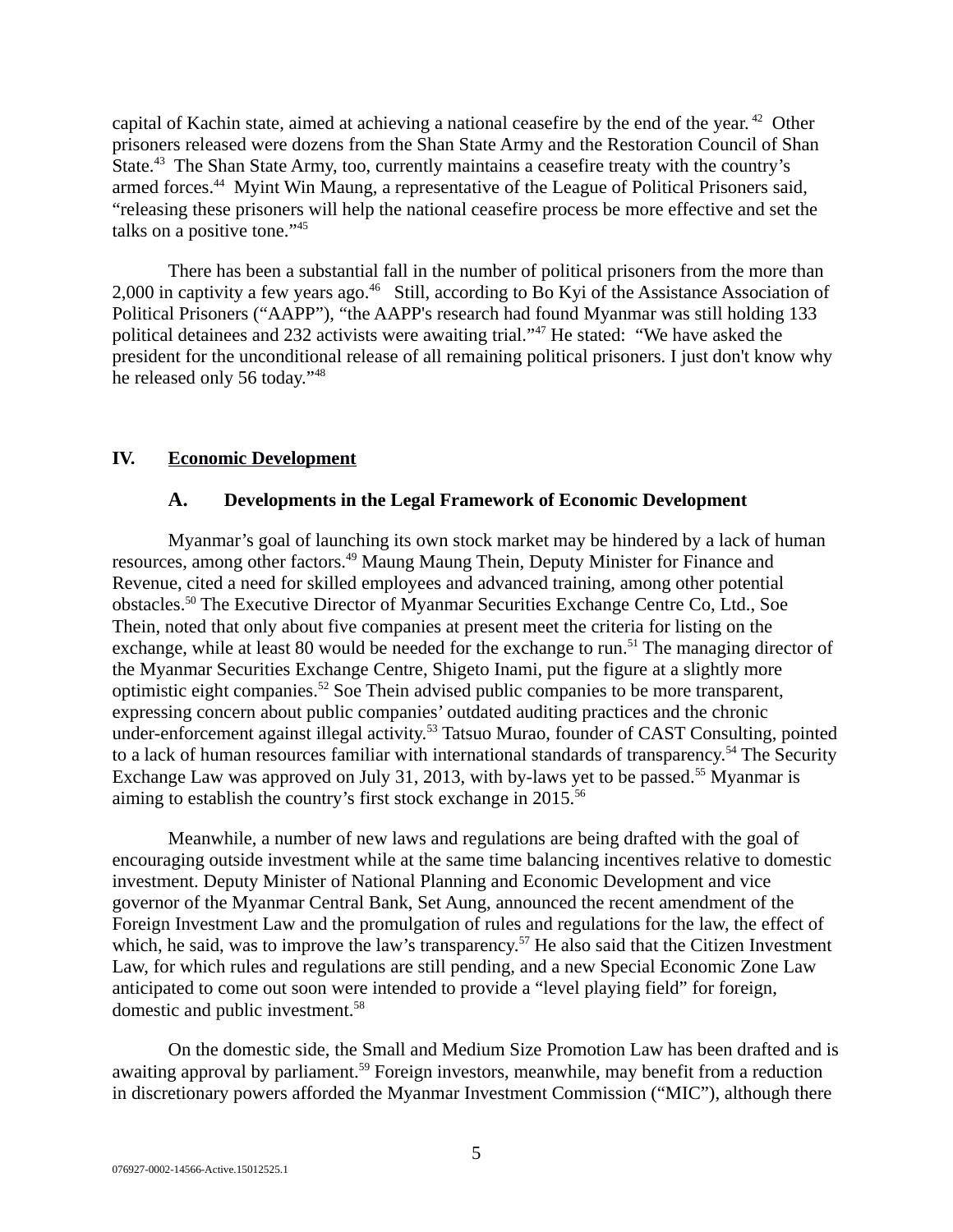is disagreement whether such a reduction will occur.<sup>60</sup> The Deputy Minister of National Planning and Economic Development, Khin San Yee, said that the Organization for Economic Co-operation and Development, which screens potential foreign investors, would have reduced discretion due to a simplified screening process for foreign investors, among other administrative changes.<sup>61</sup> However, the director of the Directorate of Company Administration, Tin Aye Han, said no such reduction was being indicated.<sup>62</sup> The National League for Democracy supports reining in the MIC. $<sup>63</sup>$ </sup>

The Ministry of Mines submitted a new mining law draft to parliament on October 1, which could become law as early as March of next year if the parliament approves it within three months, as director at the ministry Aung Thuyein Win hopes.<sup>64</sup> The new law, which was drafted with international standards in mind, would be a significant update to the 1994 Mining Law, according to chairman of the Mining and Resources Affairs Committee U Nay Win Tun.<sup>65</sup> Under the 1994 law, the Ministry of Mines is entitled to a portion of minerals extracted, as well as taxes and royalties.<sup>66</sup> Mineral extraction remains a contentious issue, with police relating a string of bombings this month to an attempt by local businessmen to discourage foreign investors. $67$ 

Parliament passed a new telecommunications law on October 12, although the regulations which are expected to provide more detailed guidance will likely not be available for another three months.<sup>68</sup> Norway's Telenor and Qatar's Ooredoo are still waiting receive licenses to offer mobile service after becoming the first private firms to be awarded them in June.<sup>69</sup> SIM cards are presently hard to come by, with black market cards fetching up to \$200, or about 100 times the cost of cards bought in neighboring countries.<sup>70</sup> The number of mobile phone users increased to 5.55 million, although this is still only one-tenth of the country's population.<sup>71</sup>

### <span id="page-5-0"></span>**B. Developments in Foreign Investment and Economic Development Projects**

As of the end of September 2013, Myanmar has approved nearly \$44 billion of foreign investment since 1988.<sup>72</sup> According to figures Mizzima obtained from the Myanmar Investment Commission, Chinese companies accounted for 32 percent of this amount, and also led in terms of actual investment, with \$14.12 billion.<sup>73</sup> China has primarily invested in hydropower dams, mining projects and the oil and gas pipeline that is now in operation.<sup>74</sup> After China, Thailand is the biggest approved investor in Myanmar with \$9.98 billion.<sup>75</sup> But in the past five years, Thailand has led foreign investment in Myanmar with a value of \$5.97 billion, followed by Singapore and Hong Kong.<sup>76</sup> Most Thai investment goes to mining, oil drilling, fishery, seafood, retail and wholesale.<sup>77</sup> Other top investors in Myanmar are Britain, South Korea and Malaysia.<sup>78</sup>

The sector in which most foreign investment has been approved during the 1988-September 2013 time period is electricity, at more than \$19 billion, or nearly 44 percent of the total. But according to Myanmar's Ministry of Energy, oil and gas leads in terms of actual foreign investment made, accounting for over \$14 billion (Ks 13.59 trillion), and 18 inland plots have already been approved for 10 foreign countries.<sup>79</sup> Among the ten approved countries, India, Italy, Pakistan, British Virgin Islands, Malaysia and Canada will each invest in two plots.<sup>80</sup>

To encourage the flow of foreign investment into the country, Myanmar is working toward creating a more favorable legal environment for such investment. At the Myanmar Global Investment Forum in Nay Pyi Daw in September, Set Aung, Deputy Minister of National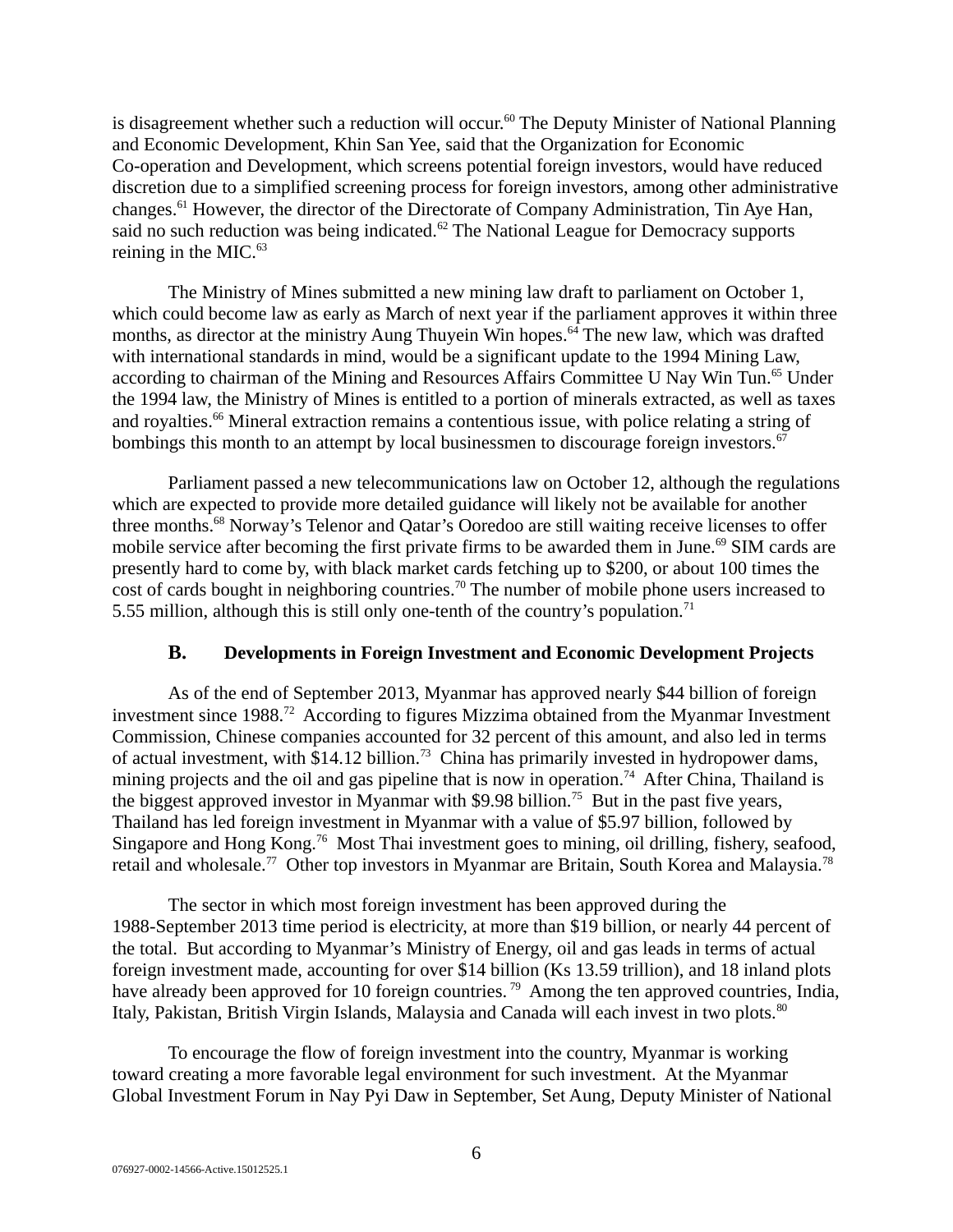Planning and Economic Development and Vice Governor of the Myanmar Central Bank, indicated that Myanmar's "special economic zone laws" were considered unattractive in inducing foreign and domestic investment to come to a special economic zone.<sup>81</sup> The laws have been significantly revised and are expected to be approved by parliament fairly soon.<sup>82</sup> The revisions are meant to increase the ease with which foreign entities can make investments in Myanmar.

Myanmar continues to be a volatile and dangerous place for investors, however, as there are antagonistic forces willing to use deadly means to oppose measures meant to encourage foreign investors -- the six bomb explosions that occurred in five different cities in early-mid October were carried out in an effort to deter foreign investment, according to Zaw Win, Myanmar's police chief.<sup>83</sup> These explosions, which occurred in Yangon, Mandalay, Taungoo, Sagaing and Nankhan, were part of a campaign to scare off the overseas investments that had been flowing rapidly into the country. According to reports, one suspect, a former member of the Karen National Union, was paid by a group of Karen businessmen to carry out the blasts.<sup>84</sup>

Nonetheless, Thai investors, led by the Board of Investment of Thailand ("BOI"), are scheduled to visit Myanmar in late November 2013 to observe Myanmar's economic conditions and meet with Myanmar entrepreneurs.<sup>85</sup> The investors will travel to Shan State, which has an abundant supply of the produce used as raw materials for processed agricultural products. Ms. Rattanawimol Nari Sukrikhet, Director of the Regional Investment and Economic Center 3 of the BOI Khon Kaen, said the Thai group would meet with Myanmar's major producers of commodities to create a business network. The BOI will also lead the Thai businesspeople to inspect the progress of the Thilawa special economic zone and its port construction (discussed below). According to Ms. Rattanawimol, the BOI is hoping that Thai businesses will invest in Thilawa and use the port to distribute their products.<sup>86</sup>

Thai businesses already investing in Myanmar include Green Earth Power Co Ltd of Thailand, which is currently working in cooperation with the Myanmar electric power authorities on a project in the Minbu District to generate electricity through solar power.<sup>87</sup> According to the New Light of Myanmar, under a memorandum of understanding signed between Myanmar's Ministry of Electric Power and the Thai company, the plant is expected to go into operation by 2015-16 and will be capable of generating 50 megawatts (mw) of electricity.<sup>88</sup> The Asia Development Bank and the World Bank are providing technical assistance.<sup>89</sup> Arrangements are also underway by ACO Co., to build a solar power plant with a generating capacity of 250 mw in Nabu-aing of Mingyan district of Magway. The project is also expected to be completed by 2015-16.<sup>90</sup>

Japanese investment in Myanmar also continues apace. Three of Japan's biggest trading houses have agreed to form a venture with Myanmar to build an industrial hub in the commercial capital of Yangon within two years. $91$  The hub, called Thilawa, will be 49 percent owned by Mitsubishi Corp., Sumitomo Corp. and Marubeni Corp. Myanmar's government and local enterprises will own the rest of the venture.  $92$  It is estimated that the partners will spend about 17 billion yen (\$174 million) on power, water and transport infrastructure at the site.<sup>93</sup> Toru Kabeya, Marubeni's Deputy Chief of the Transport Infrastructure Project Department, indicated that the Thilawa hub will initially occupy 400 hectares (988 acres) and will be able to house 50-100 manufacturing firms.<sup>94</sup> At a briefing in Tokyo, Kabeya stated that the Thilawa project "has a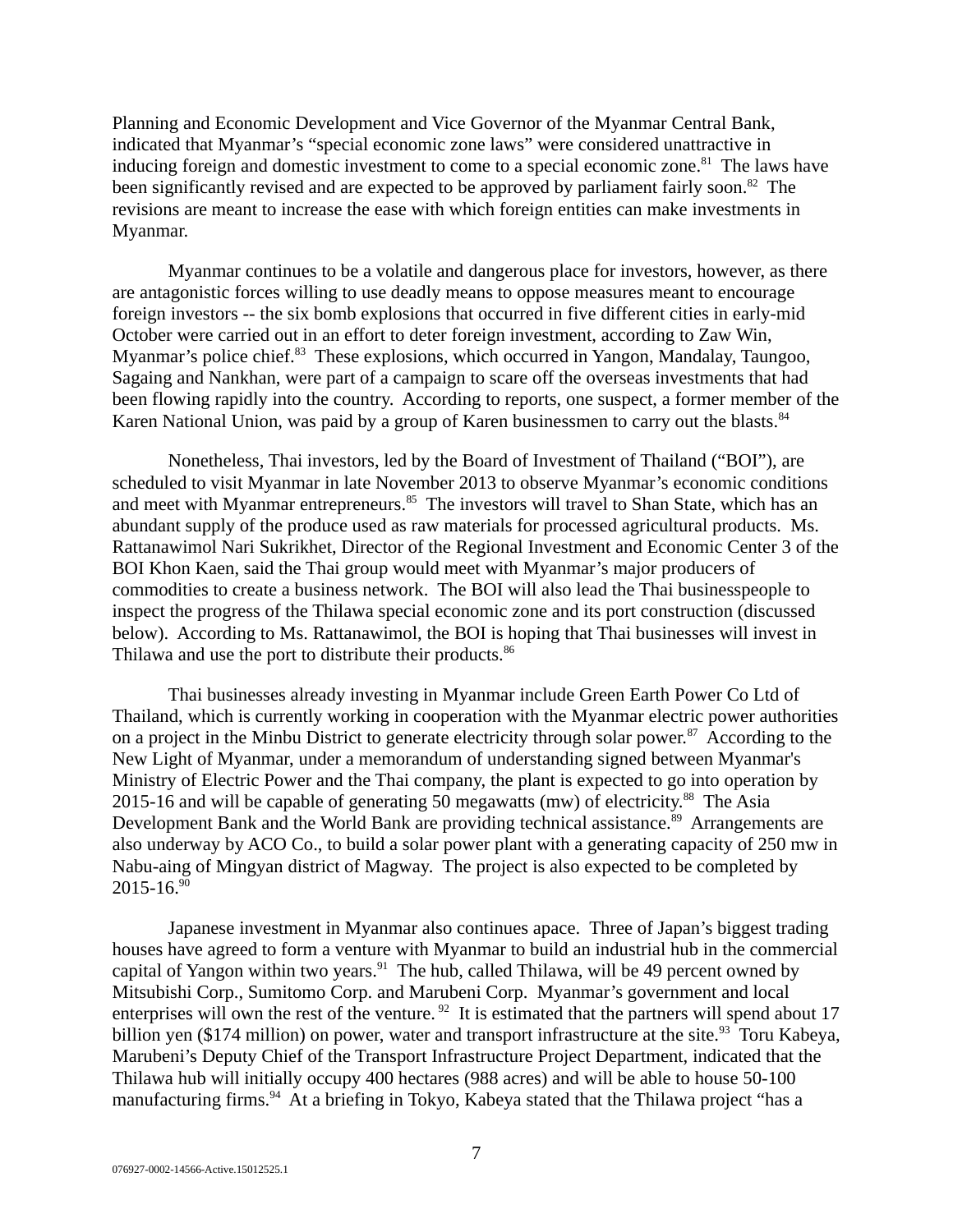very high potential both to supply domestic demand for auto and construction materials and to set up production for export to Japan, China and other nations in Asia."<sup>95</sup> According to Tomoya Sato, a director at the Trade and Economic Cooperation Bureau of Japan's Ministry of Industry, a feasibility study on a further 2,000 hectares of space at the site is ongoing. Sato also noted that Myanmar has inquired about Japanese participation in other industrial projects in the nation. $96$ 

October also brought announcements on investments made in air, water and land travel infrastructure within and around Myanmar. On October 23, 2013, Anand Sharma, Commerce and Industry Minister for India, announced that a proposed highway running from Moreh in Manipur through Myanmar to Mae Sot in Thailand is expected to be operational soon.<sup>97</sup> The highway represents a significant step in establishing connectivity between India, Myanmar and other South East Asian countries.<sup>98</sup> Sharma also said that India is working to develop the Kaladan Multi-Modal Transit Transport Project, which will connect the eastern Indian seaport of Kolkata with Sittwe port in Myanmar by sea and link Sittwe to Mizoram via river and road transport. Sharma said the project and the transport corridor will connect Cambodia, Laos, Vietnam and Myanmar with the North-Eastern part of India. $99$ 

In the air travel sector, projects are underway or in planning to build and/or upgrade several Myanmar airports. A \$150 million upgrade to Yangon airport was recently awarded to a consortium led by an affiliate of Asia World, a conglomerate run by Tun Myint Naing, also known as Steven Law, the U.S.-sanctioned son of the late drug kingpin–turned tycoon Lo Hsing Han.<sup>100</sup> In addition, a Japanese consortium has been charged with revamping Mandalay's airport, seen as a future logistics hub.<sup>101</sup> The biggest project underway, however, is a plan to build a new \$1.5 billion airport for Yangon at Hanthawaddy, northeast of the city. This project was awarded to a consortium headed by South Korea's state-run Incheon International Airport Corp.  $^{102}$ According to Win Swe Tun, Deputy Director of Myanmar's Department of Civil Aviation, the new airport is expected to be able to handle 12 million passengers a year when it opens in 2018, and 30 million by 2030.  $103$ 

On October 26, 2013, a partnership was formalized between the Pan Pacific Hotels Group, a subsidiary of Singapore-listed UOL Group Limited, an established Asian hotel and property company, the Shwe Taung Group, one of Myanmar's leading corporations in real estate and infrastructure development, and City Square Pte Ltd of India.<sup>104</sup> The companies have formed a conditional joint venture to open Myanmar's first "Pan Pacific" hotel, to be known as Pan Pacific Yangon.<sup>105</sup> The joint venture will be on a 20-20-60 shareholding basis, with the Shwe Taung Group holding 60 percent.<sup>106</sup> The Pan Pacific Yangon will be a 348-room hotel that is part of a mixed-use development that also comprises serviced apartments, retail and office spaces. It will be strategically located along Shwedagon Pagoda Road and Bogyoke Aung San Road in the heart of Yangon city center, and opposite Bogyoke Aung San market, a key tourist attraction. <sup>107</sup> The Pan Pacific Hotels Group is also exploring opportunities in Naypyidaw, the host city for the 27<sup>th</sup> Southeast Asian Games this December and the 2014 ASEAN Summit.<sup>108</sup>

# <span id="page-7-0"></span>**C. Land Seizures**

In response to ongoing disputes over land seizures throughout Myanmar, Vice President U Nyan Tun announced his goal of settling all complaints of seized land within one year.<sup>109</sup> The Seized Land Investigation Commission has reportedly received 745 complaints regarding seized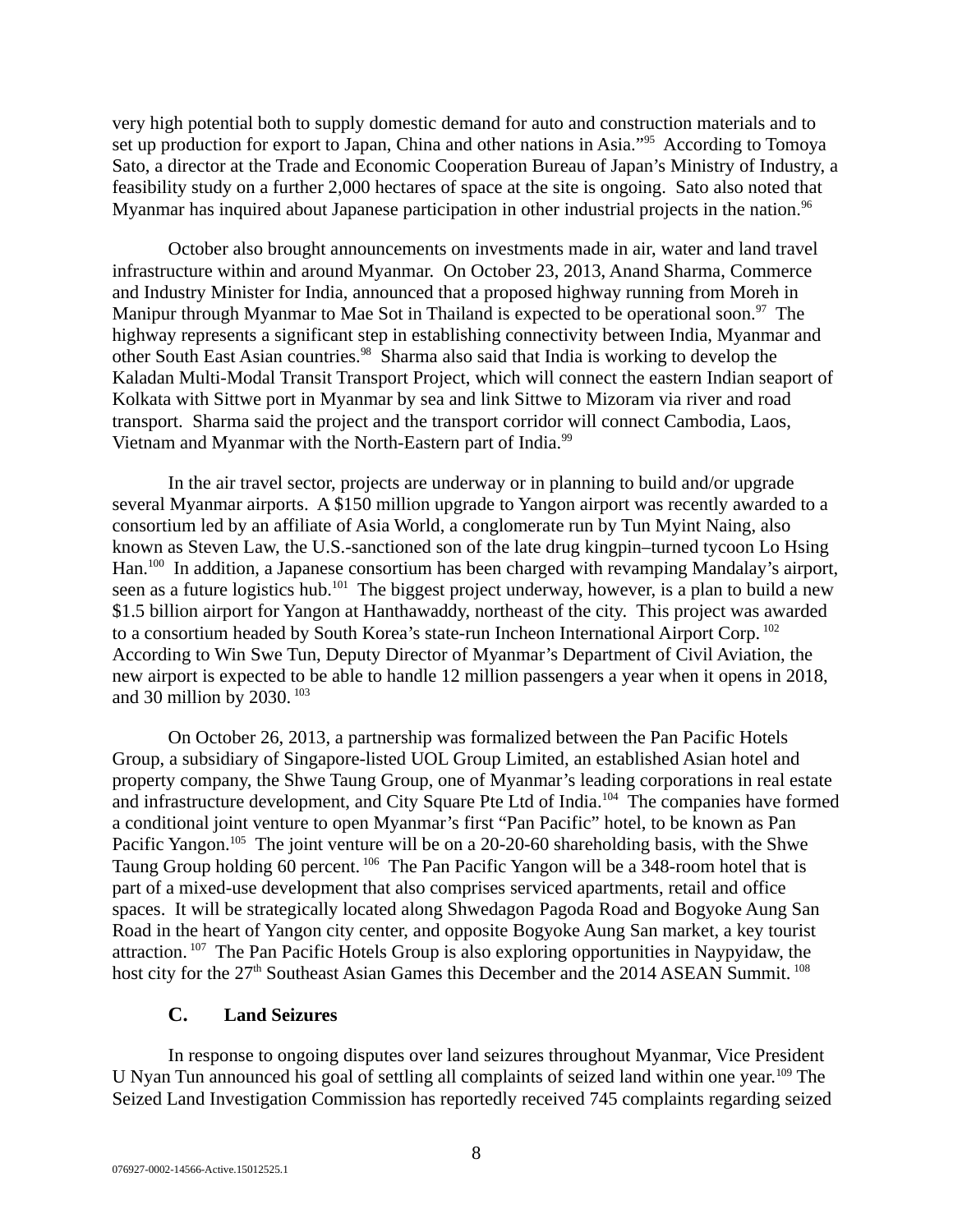land, with 565 of those complaints concerning land seized by the military.<sup>110</sup> In overseeing the settlement of land seizure claims, Vice President U Nyan Tun will lead the recently formed Land Utilization Management Central Committee, which is comprised of Chief Ministers from each state and region.<sup>111</sup>

Meanwhile, both military and civilian authorities have continued to confiscate land and punish those who protest the takings. Residents of Sar Lin Gvi Township, Sagaing Region, staged at least seven protests this October to fight the appropriation of their lands by the Latpadaung copper mine project.<sup>112</sup> Local residents reported the mine's security force of over three hundred guards shot protestors with slingshots.<sup>113</sup> On October 27, 2013, local authorities led a team of nearly 200 workers to fence off 14 acres of rice paddies in the Sanchi quarter of western Dawei Township.<sup>114</sup> The confiscation evicted more than 20 people working and living in the area, and prevented farmers from accessing their rice fields when the season's rice was ready for harvest.<sup>115</sup> Local residents were told that the seized land had been officially designated as government property since the 1990s, and that any assembly of more than five farmers would be punished.<sup>116</sup> As compensation for the takings, authorities offered plots of land measuring 40 feet by 60 feet for every three acres of seized land.<sup>117</sup> However, this token compensation offer would leave landowners with less than 2% of their original square footage, and would relocate residents to what some claimed to be less fertile and less convenient plots.<sup>118</sup>

Even in the face of continued land seizures, however, residents continue to seek solutions through the political process. On October 24, 2013, locals in the Kengtung Township formed a 20-member committee to gather signatures for a petition protesting the construction of a coal-fired power plant by Thailand-based Lumpoon Dun Co. Ltd.<sup>119</sup> The construction would evict residents of five villages that lie in the proposed project site.<sup>120</sup>

On October 9, 2013, the Human Rights Foundation of Monland – Burma ("HURFOM") released an extensive report documenting the experiences of Mon farmers who have fallen victim to unjust land confiscation.<sup>121</sup> The report concludes that there remain numerous obstacles impeding the fight against land seizures in Myanmar, including weak law and policy in the area of land rights, the government's failure to recognize customary ownership practices, and insufficient support from leaders within government for farmers' rights.<sup>122</sup>

#### **V. Ethnic Violence**

### <span id="page-8-1"></span><span id="page-8-0"></span>**A. Terrorism**

Myanmar was rocked by at least nine bomb blasts in the cities of Yangon and Mandalay and other areas across the country in October. The explosions left three people dead and 10 injured.<sup>123</sup> An American tourist was among the injured when her room in a luxury hotel in Yangon was bombed.<sup>124</sup> The government blamed splinter elements of the Karen National Union ethnic rebel group for the blasts.<sup>125</sup> Police arrested eight suspects and claim mining businessmen tied to the Karen group plotted the bombs in an attempt to scare away foreign investors.<sup>126</sup> The businessmen allegedly promised one of the suspects a gold mine permit to carry out the attacks.<sup>127</sup> The Karen National Liberation Army and Karen National Union disclaimed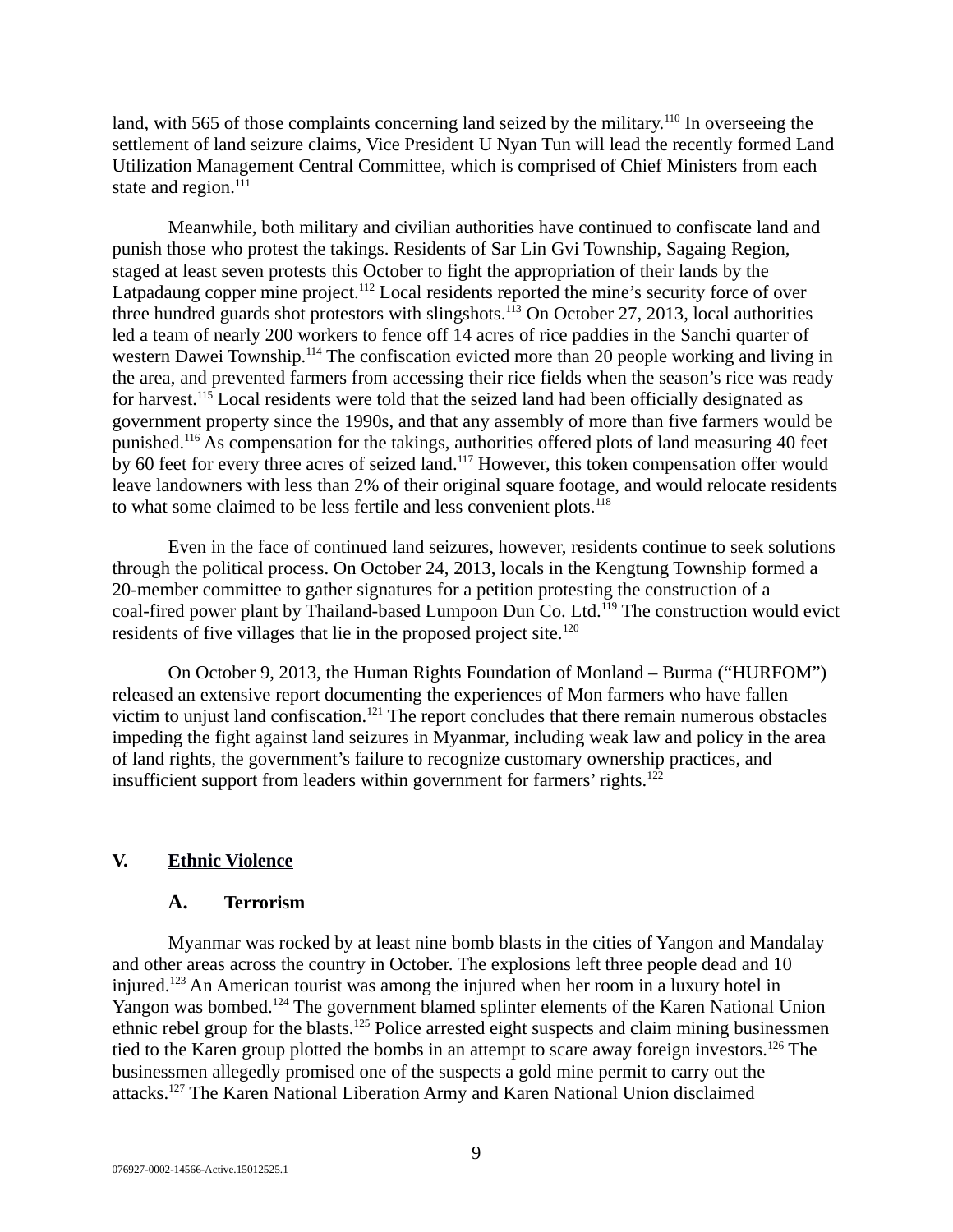responsibility.<sup>128</sup> Government officials said that the bombings will not affect the nationwide ceasefire agreement planned to be signed in November.<sup>129</sup>

### <span id="page-9-0"></span>**B. Peace Talks**

In late October, leaders of 18 ethnic rebel groups met for a four day Ethnic Armed Organizations Conference in Laiza, at the Kachin Independence Organization (KIO) headquarters to find a common position ahead of talks with the Myanmar government.<sup>130</sup> Participating groups included members of the United Nationalities Federal Council (UNFC), an organization comprising 11 armed minority groups including the Kachin Independence Organization, Karen National Union and Karenni National Progressive Party.

At the conclusion of the conference, 17 of the 18 participating groups signed an agreement supporting the government's proposal to sign a nationwide ceasefire.<sup>131</sup> In negotiations, divisions among the rebel groups had emerged. One faction wanted to sign a ceasefire only after a political dialogue with the government has occurred, another faction wanted to sign a ceasefire upon a commitment from the government that political talks will follow, and a third was willing to sign a ceasefire with no preconditions.<sup>132</sup> Several groups, including the Arakan Liberation Party, wanted to push the government to accept a federal system that would give ethnic groups political autonomy in their respective regions of the country.<sup>133</sup> Ultimately, the agreement conditioned support of the nationwide ceasefire upon the government guaranteeing that comprehensive political dialogue will begin in early 2014.<sup>134</sup> Additionally, the agreement includes a demand that the Burmese military reduces its political powers in the government.<sup>135</sup> The military and military-backed representatives currently control the Union Parliament.<sup>136</sup>

The Restoration Council of Shan State (RCSS) attended the conference but did not sign the rebels' agreement.<sup>137</sup> A spokesperson of the RCSS said the group wanted to consult with Shan political parties before signing the agreement, but expected to sign eventually.<sup>138</sup> Some sources speculated that RCSS leaders did not want to sign the agreement in Laiza to avoid establishing the host Kachin as the leader among the rebel groups.<sup>139</sup> During negotiations, the RCSS had submitted a draft of the ceasefire that competed with drafts by the UNFC and the Myanmar Peace Center.<sup>140</sup>

The United Wa State Party (UWSP) and United Wa State Army (UWSA), together comprising the nation's largest armed ethnic rebel group, and the National Democratic Alliance Army (NDAA), another group based in Shan State near China, did not attend the Ethnic Armed Organizations Conference. A member of a predecessor Wa organization said UWSP and UWSA leaders declined an invitation because they believed the conference would not further their demands for an autonomous state.<sup>141</sup> A representative of the Kachin Peace Committee Group claims that the UWSP and NDAA could not attend the conference because China did not give them permission to attend.<sup>142</sup> The Wa groups have also resisted committing to sign the government's nationwide ceasefire.<sup>143</sup> According to the deputy commander of the UWSA, there is only a 50-50 chance of the group signing the deal.<sup>144</sup> The UWSA has an estimated 25,000 fighters, and reportedly is armed with advanced weapons including air-to-air and surface-to-air missiles.<sup>145</sup> The group has been linked to opium cultivation and trafficking.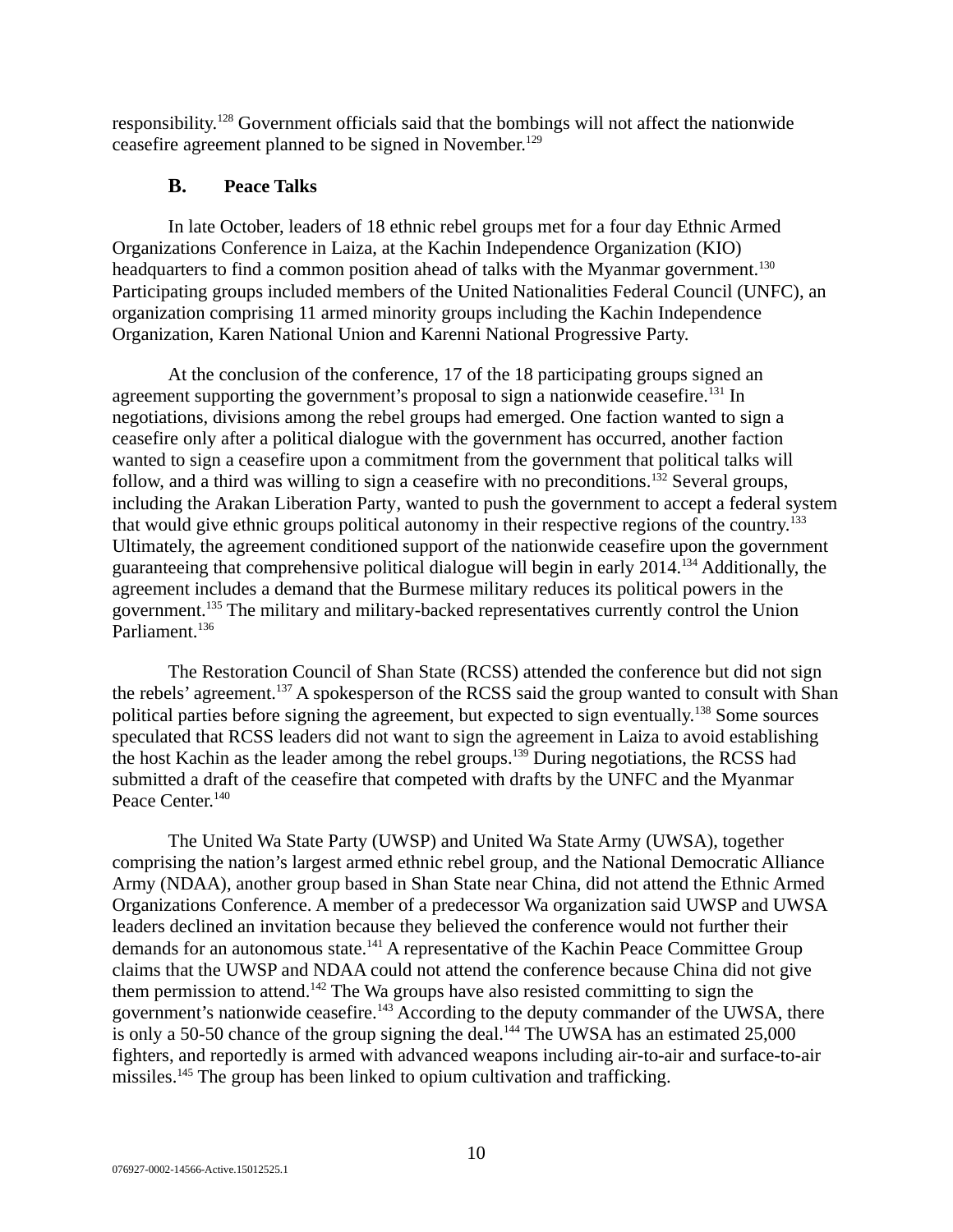The Kachin Independence Organization (KIO) and the government held peace talks in Myitkyin, the capital of Kachin State, from October 8 to 10. The parties agreed to a seven point plan that did not include a ceasefire but promised a reduction in fighting and future dialogue.<sup>146</sup> The parties are scheduled to meet again in Myitkyin on November 3 for further negotiations.<sup>147</sup> The government freed 56 political prisoners at the start of the talks, 18 of which are Kachin.<sup>148</sup>

The government also met with the Karenni National Progressive Party in October to urge the group to join the nationwide ceasefire. The parties spoke about political expectations, equality, ceasefire, and the way to proceed with the political dialogue.<sup>149</sup>

Some observers see roadblocks to the peace process that are being ignored in peace talks. According to Burmese environmentalist groups, the government's efforts to secure dam projects on the Salween River, which runs through the Shan, Karenni, Mon and Karen states, fuel the war with ethnic groups.<sup>150</sup> In October, government troops fought with soldiers from the Shan State Army-South in a potential flood zone. Similar clashes occurred in May with the Democratic Karen Benevolent Army at another potential flood zone.<sup>151</sup> Others warn that the government's practice of granting business licenses to the leaders of ethnic rebel groups in exchange for peace, runs the risk of turning rebel leaders into "mini cronies."<sup>152</sup> Land confiscation by or sanctioned by the government in ethnic areas is also seen as contributing to armed conflict.<sup>153</sup>

# <span id="page-10-1"></span>**C. Kachin**

Despite recent peace talks between the government and the KIO that included a pledge to reduce fighting, there was new fighting between the government and the Kachin Independence Army (KIA), the armed wing of the KIO, in late October. Government troops reportedly entered Mung Ding Pa village in southern Kachin State on October 22 and randomly opened fire, attacking the village with small and heavy artillery<sup>154</sup> and exchanging fire with a nearby KIA checkpoint.<sup>155</sup> According to the government, the raid was intended to stop illegal logging in the town.<sup>156</sup> KIA leaders claim the government's accusations of illegal logging are a pretext to attack them.<sup>157</sup> The fighting continued through October 31 with no signs of ending.<sup>158</sup>

Alarmingly, government forces trapped more than 2,000 civilians from Mung Ding Pa and nearby villages in the conflict zone and have refused to let them leave.<sup>159</sup> Villagers who were not able to flee gathered in a church and their mobile phones were confiscated.<sup>160</sup> According to Kachin humanitarian workers, the government trapped civilians to create a "hostage situation" designed to enable government forces to use the villages as a base for attacks on the KIA and discourage the rebels from attacking them.<sup>161</sup> One civilian woman died while hiding in the church, and government troops allegedly tortured and detained the head of one of the villages.<sup>162</sup> Hundreds of civilians were able to escape and trekked through the jungle for two days before arriving at a nearby town, which houses internally displaced persons and has few resources with which to accommodate additional people.<sup>163</sup>

# <span id="page-10-0"></span>**D. Violence Against Muslims**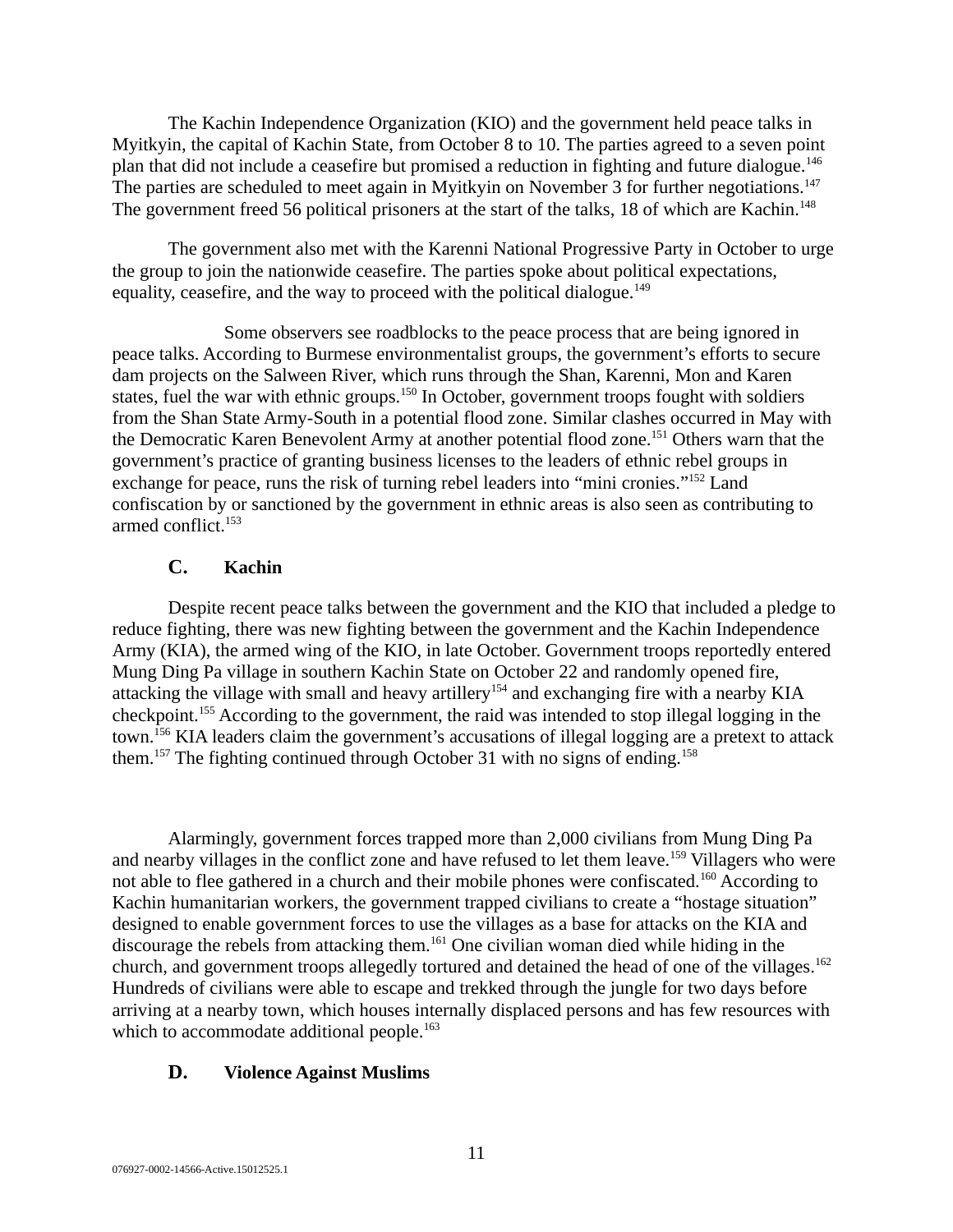There were no new reported incidents of violence against Muslims in October following mob attacks on villages in Thandwe Township from September 29 to October 3, which resulted in the death of five Muslims, the destruction of 112 homes and the homelessness of 500 people.<sup>164</sup> In the aftermath of the Thandwe riots, police detained a total of 78 people. Twenty-one of the detained suspects were Muslims, according to a villager. Six suspects have confessed to the murder of seven Muslims and 28 suspects confessed to burning houses.<sup>165</sup>

The government faced severe international criticism following the Thandwe riots for their failure to protect Muslims from violence and counter extremist discriminatory views. Condemnation came from Tomas Ojea Quintana, the U.N. Special Rapporteur for Human Rights in Myanmar;<sup>166</sup> the International Crisis Group, a Brussels-based NGO;<sup>167</sup> Derek Mitchell, the U.S. Ambassador to Myanmar;<sup>168</sup> and UNICEF, which decried the displacement of children as a result of the riots.<sup>169</sup>

Courts sentenced two Rakhine Buddhists to prison for their roles in riots in Kyaukphyu on October 24, 2012, in which two people were killed.<sup>170</sup> The incident in Kyaukphyu was part of a wave of violence against Muslims in Rakhine State in October 2012 that left at least 84 people killed, 120 people injured and over 22,000 people displaced.<sup>171</sup>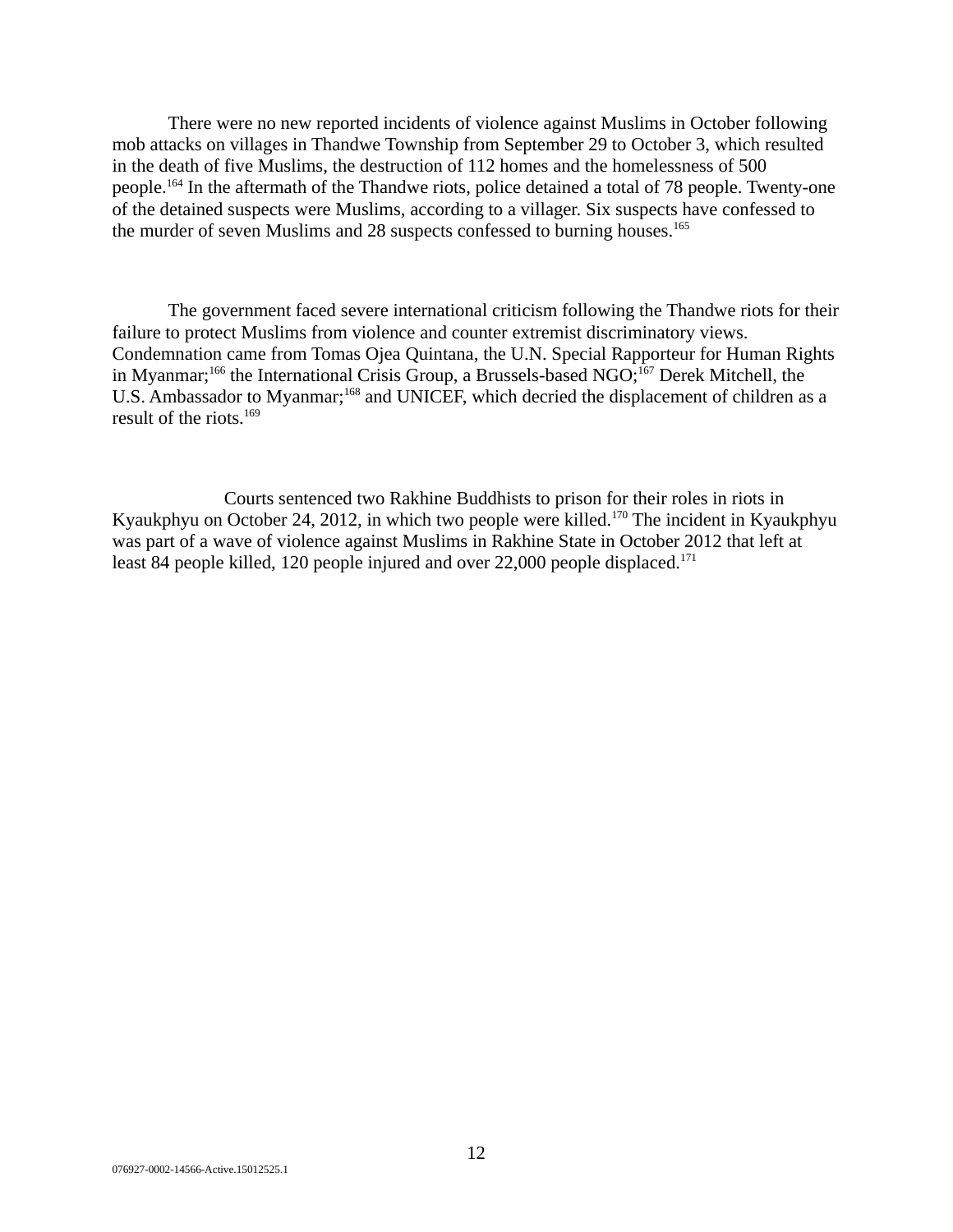| $\mathbf{1}$ | Indian Express, October 21, 2013:<br>http://www.indianexpress.com/news/suu-kyi-urges-world-to-pressure-myanmar-leaders-on-reform/1185394/             |
|--------------|-------------------------------------------------------------------------------------------------------------------------------------------------------|
| 2            | Id.                                                                                                                                                   |
| 3            | Id.                                                                                                                                                   |
| 4            | Id. Constitution of the Republic of the Union of Myanmar, available at<br>http://www.burmalibrary.org/docs5/Myanmar_Constitution-2008-en.pdf.         |
| 5            | BBC News, October 24, 2013: http://www.bbc.co.uk/news/world-asia-24649955                                                                             |
| 6            | Reuters, October 10, 2013:<br>http://www.reuters.com/article/2013/10/10/us-asia-summit-myanmar-idUSBRE9990DV20131010                                  |
| 7            | Id.                                                                                                                                                   |
| 8            | Id.                                                                                                                                                   |
| 9            | Democratic Voice of Burma, October 25, 2013:<br>http://www.dvb.no/news/anti-muslim-violence-threatens-burmas-reforms-un/33861.                        |
| 10           | Id.                                                                                                                                                   |
| 11           | Id.                                                                                                                                                   |
| 12           | U.N., October 25, 2013: http://www.un.org/apps/news/story.asp//realfile/html/story.asp?<br>NewsID=46342&Cr=myanmar&Cr1=                               |
| 13           | Democratic Voice of Burma, October 25, 2013:                                                                                                          |
|              | http://www.dvb.no/news/anti-muslim-violence-threatens-burmas-reforms-un/33861.                                                                        |
| 14           | Radio Free Asia, October 11, 2013:                                                                                                                    |
|              | http://www.rfa.org/english/news/myanmar/chemical-weapons-10112013173513.html.                                                                         |
| 15           | U.N., October 25, 2013: http://www.un.org/apps/news/story.asp//realfile/html/story.asp?<br>NewsID=46342&Cr=myanmar&Cr1=                               |
| 16           | Mizzima, Oct 4<br>2013:http://www.mizzima.com/mizzima-news/politics/item/10247-myanmar-moves-ahead-with-constitution-amendment.                       |
| 17           | Mizzima, Oct 21 2013:<br>http://www.mizzima.com/mizzima-news/politics/item/10374-myanmar-constitution-must-be-changed-before-2015-polls-suu-ky<br>i.  |
| 18           | Mizzima, Oct 21 201:<br>http://www.mizzima.com/mizzima-news/politics/item/10374-myanmar-constitution-must-be-changed-before-2015-polls-suu-ky<br>i.   |
| 19           | Burma News International, Oct 15 2013:<br>http://www.bnionline.net/index.php/feature/imna/16342-amending-burmas-constitution-mission-impossible.html. |
| 20           | Burma News International, Oct 15 2013:<br>http://www.bnionline.net/index.php/feature/imna/16342-amending-burmas-constitution-mission-impossible.html  |
| 21           | The Irrawaddy, Oct 31 2013: http://www.irrawaddy.org/burma/kachin-leader-gets-long-sought-approval-political-party.html.                              |
| 22           | The Irrawaddy, Oct 31 2013: http://www.irrawaddy.org/burma/kachin-leader-gets-long-sought-approval-political-party.html.                              |
| 23           | The Irrawaddy, Oct 31 2013: http://www.irrawaddy.org/burma/kachin-leader-gets-long-sought-approval-political-party.html.                              |
| 24           | Myanmar Times, Oct 14 2013:<br>http://www.mmtimes.com/index.php/national-news/8478-new-law-to-challenge-broadcasters.html                             |
| 25           | Myanmar Times, Oct 14 2013:<br>http://www.mmtimes.com/index.php/national-news/8478-new-law-to-challenge-broadcasters.html                             |
| 26           | Myanmar Times, Oct 14 2013:<br>http://www.mmtimes.com/index.php/national-news/8478-new-law-to-challenge-broadcasters.html                             |
| 27           | Myanmar Times, Oct 14 2013:<br>http://www.mmtimes.com/index.php/national-news/8478-new-law-to-challenge-broadcasters.html                             |
| 28           | Myanmar Times, Oct 14 2013:<br>http://www.mmtimes.com/index.php/national-news/8478-new-law-to-challenge-broadcasters.html                             |
| 29           | Myanmar Times, Oct 14 2013:<br>http://www.mmtimes.com/index.php/national-news/8478-new-law-to-challenge-broadcasters.html                             |
| 30           | Myanmar Times, Oct 14 2013:<br>http://www.mmtimes.com/index.php/national-news/8478-new-law-to-challenge-broadcasters.html                             |
| 31           | Eleven, Oct 24 2013: http://www.elevenmyanmar.com/national/3836-rakhine-high-court-judge-resigns-amid-bribery-scandal                                 |
| 32           | Eleven, Oct 24 2013: http://www.elevenmyanmar.com/national/3836-rakhine-high-court-judge-resigns-amid-bribery-scandal                                 |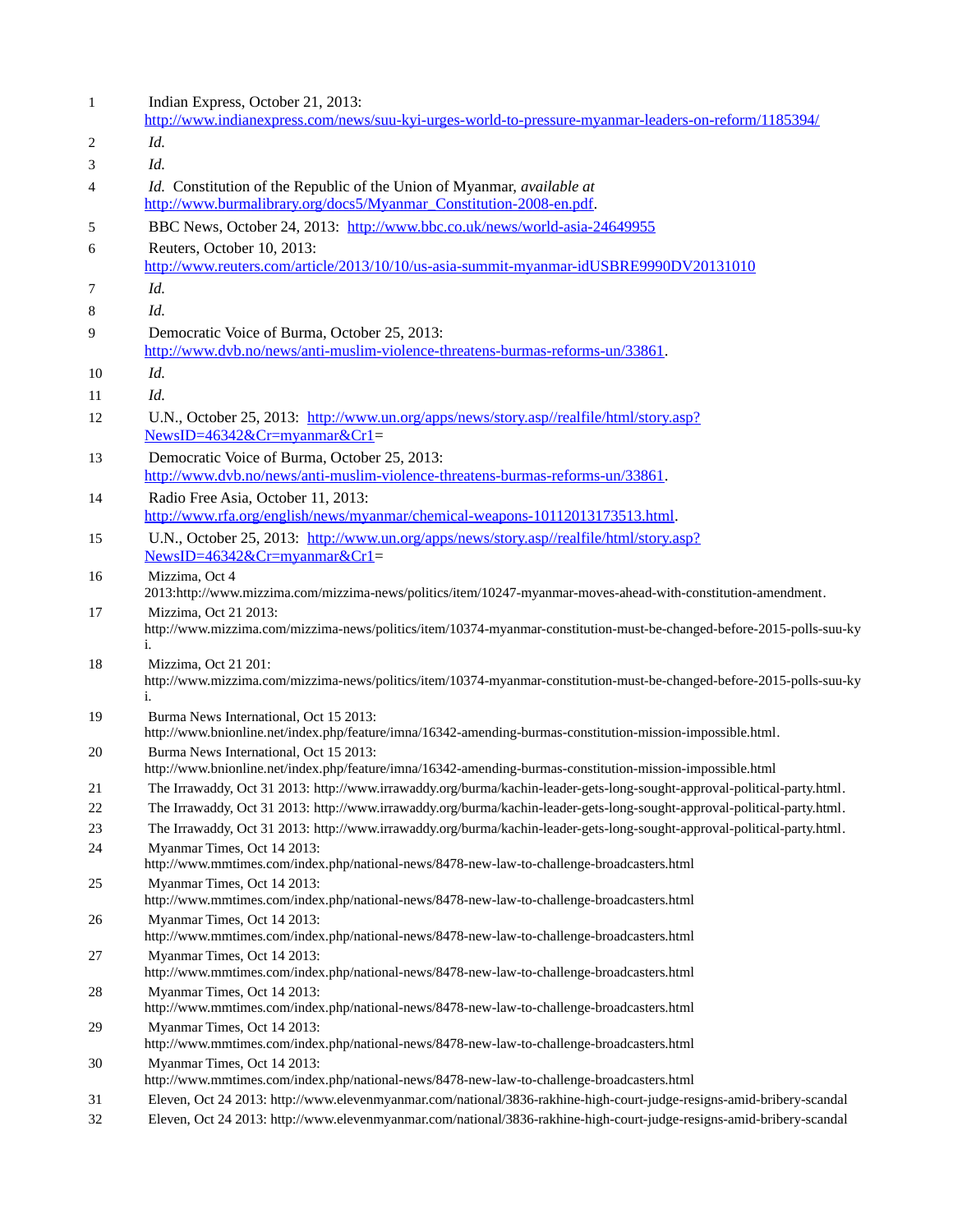| 33 | Eleven, Oct 24 2013: http://www.elevenmyanmar.com/national/3836-rakhine-high-court-judge-resigns-amid-bribery-scandal               |
|----|-------------------------------------------------------------------------------------------------------------------------------------|
| 34 | Eleven, Oct 24 2013: http://www.elevenmyanmar.com/national/3836-rakhine-high-court-judge-resigns-amid-bribery-scandal               |
| 35 | Myanmar Times, Oct 14 2013: http://www.mmtimes.com/index.php/national-news/8485-new-light-corruption-case-opens.html                |
| 36 | The Irrawaddy, Oct 24 2013: http://www.irrawaddy.org/burma/burma-gift-hampers-govt-officials-dirty-laundry.html                     |
| 37 | The Irrawaddy, Oct 24 2013: http://www.irrawaddy.org/burma/burma-gift-hampers-govt-officials-dirty-laundry.html                     |
| 38 | CNN, October 9, 2013: http://www.cnn.com/2013/10/08/world/asia/myanmar-political-prisoners/; Los Angeles<br>Times, October 8, 2013: |
|    | http://www.latimes.com/world/worldnow/la-fg-wn-myanmar-releases-political-prisoners-20131008.0.1508310.stor                         |
|    | y#axzz2jJ4fYQMU                                                                                                                     |
| 39 | Los Angeles Times, October 8, 2013:                                                                                                 |
|    | http://www.latimes.com/world/worldnow/la-fg-wn-myanmar-releases-political-prisoners-20131008.0.1508310.stor<br>y#axzz2jJ4fYQMU      |
| 40 | Id.                                                                                                                                 |
| 41 | Id.                                                                                                                                 |
| 42 | Reuters, October 10, 2013:                                                                                                          |
|    | http://uk.reuters.com/article/2013/10/08/uk-myanmar-prisoners-idUKBRE99706A20131008                                                 |
| 43 | Id.                                                                                                                                 |
| 44 | Id.                                                                                                                                 |
| 45 | Id.                                                                                                                                 |
| 46 | Id.                                                                                                                                 |
| 47 | Id.                                                                                                                                 |
| 48 | Id.                                                                                                                                 |
|    | 49Eleven Myanmar, October 27, 2013:                                                                                                 |
|    | http://elevenmyanmar.com/business/3871-myanmar-faces-big-setbacks-to-implement-stock-exchange-say-deputy-minister                   |
| 50 | Id.                                                                                                                                 |
| 51 | Id.                                                                                                                                 |
|    | 52 Myanmar Times, October 20, 2013:                                                                                                 |
|    | http://www.mmtimes.com/index.php/business/8505-firms-face-financial-accuracy-issues-ahead-of-bourse-launch.html                     |
| 53 | Id.                                                                                                                                 |
| 54 | Id.                                                                                                                                 |
|    | 55 Supra note 27.                                                                                                                   |
|    | 56 Eleven Myanmar, August 15, 2013:                                                                                                 |
|    | http://www.elevenmyanmar.com/business/3063-myanmar-committee-to-look-into-establishing-capital-market                               |
|    | 57 The Nation, October 7, 2013:                                                                                                     |
|    | http://www.nationmultimedia.com/business/Myanmar-honing-investment-laws-to-ensure-a-level-p-30216428.html                           |
| 58 | Id.                                                                                                                                 |
| 59 | Id.                                                                                                                                 |
|    | 60 The Irrawaddy, October 23, 2013: http://www.irrawaddy.org/business/investment-commission-wings-clipped.html                      |
| 61 | Id.                                                                                                                                 |
| 62 | Id.                                                                                                                                 |
|    |                                                                                                                                     |
| 63 | Id.                                                                                                                                 |
|    | 64 Reuters, October 2, 2013: http://www.reuters.com/article/2013/10/02/myanmar-mining-idUSL6N0HR1RA20131002                         |
|    | 65 Myanmar Times, October 13, 2013:                                                                                                 |
|    | http://www.mmtimes.com/index.php/business/8442-mining-law-to-get-an-overhaul-officials-say.html                                     |
| 66 | Id.                                                                                                                                 |
|    | 67 The Irrawaddy, October 18, 2013:                                                                                                 |
|    | http://www.irrawaddy.org/burma/burma-police-say-karen-businessmen-plotted-bombings.html                                             |
|    | 68 The Wall Street Journal, October 25, 2013: http://stream.wsj.com/story/latest-headlines/SS-2-63399/SS-2-364525/                  |
|    | 69 The Irrawaddy, October 3, 2013:                                                                                                  |
|    | http://www.irrawaddy.org/business/sim-card-revolution-still-least-eight-months-away-says-telenor-chief.html                         |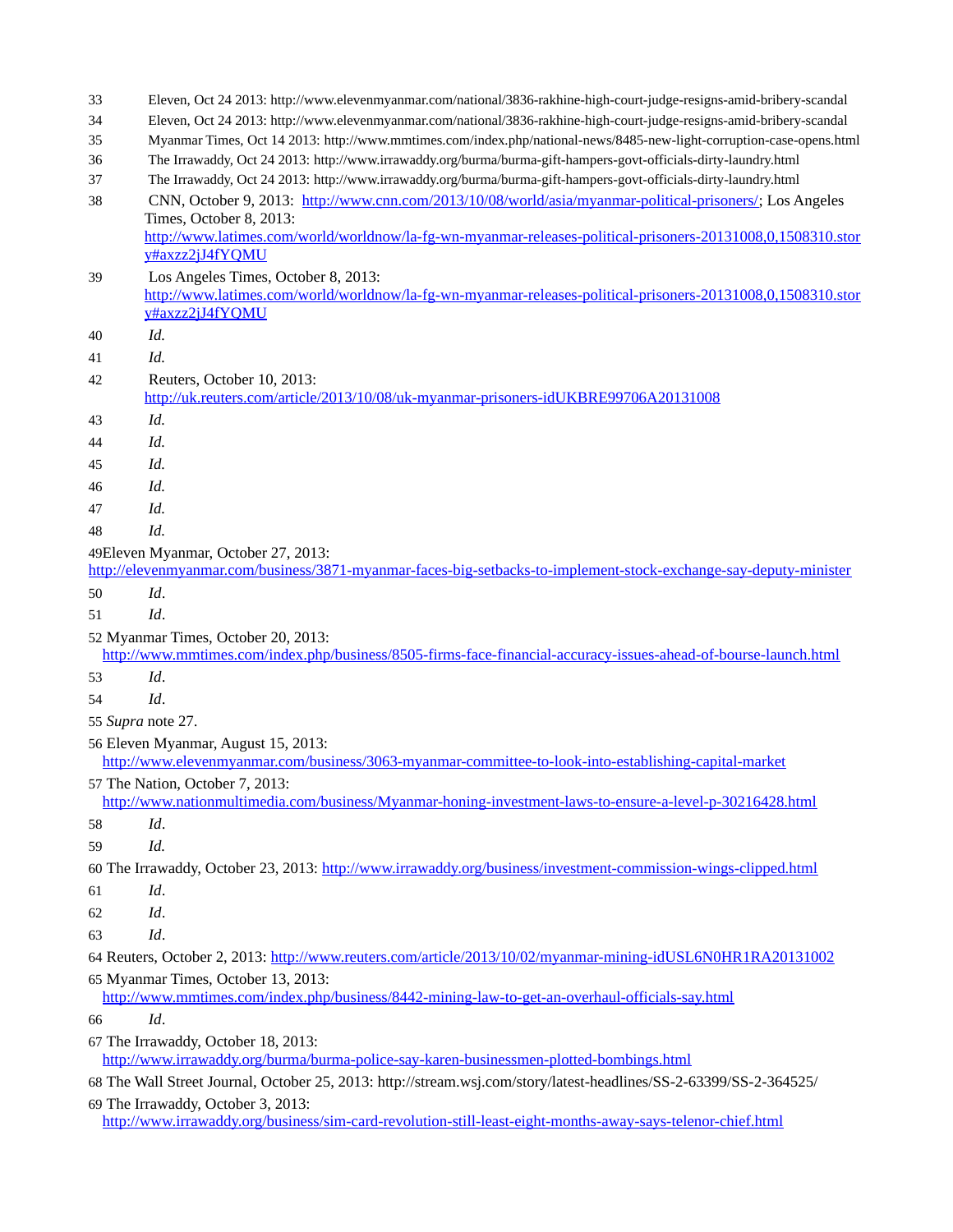The Irrawaddy, October 26, 2013:

<http://www.irrawaddy.org/burma/burma-hand-free-temporary-sim-cards-sea-games-participants.html> Mizzima, October 14, 2013: <http://www.mizzima.com/mizzima-news/myanmar/item/10325-myanmar-s-new-communications-law-published> International Business Times, October 29, 2013: [http://www.ibtimes.com/myanmar-fdi-china-accounts-one-third-foreign-investment-myanmar-14-billion-1446282.](http://www.ibtimes.com/myanmar-fdi-china-accounts-one-third-foreign-investment-myanmar-14-billion-1446282) *Id*. *Id*. *Id*. Pattaya Mail, October 30, 2013: [http://www.pattayamail.com/business/boi-to-bring-thai-investors-to-myanmar-31611.](http://www.pattayamail.com/business/boi-to-bring-thai-investors-to-myanmar-31611) *Id*. International Business Times, October 29, 2013: [http://www.ibtimes.com/myanmar-fdi-china-accounts-one-third-foreign-investment-myanmar-14-billion-1446282.](http://www.ibtimes.com/myanmar-fdi-china-accounts-one-third-foreign-investment-myanmar-14-billion-1446282) Reuters, October 8, 2013: [http://www.reuters.com/article/2013/10/08/pve-weekly-idUSL4N0HQ0YO20131008.](http://www.reuters.com/article/2013/10/08/pve-weekly-idUSL4N0HQ0YO20131008) *Id*. The Nation, October 7, 2013: <http://www.nationmultimedia.com/business/Myanmar-honing-investment-laws-to-ensure-a-level-p-30216428.html> *Id*. Radio Free Asia, October 18, 2013: [http://www.rfa.org/english/news/myanmar/bomb-10182013185010.html.](http://www.rfa.org/english/news/myanmar/bomb-10182013185010.html) *Id*. Pattaya Mail, October 28, 2013: [http://www.pattayamail.com/business/boi-to-bring-thai-investors-to-myanmar-31611.](http://www.pattayamail.com/business/boi-to-bring-thai-investors-to-myanmar-31611) *Id*. Mizzima, October 28, 2013: [http://www.mizzima.com/mizzima-news/development/item/10433-myanmar-thailand-to-generate-electricity-throu](http://www.mizzima.com/mizzima-news/development/item/10433-myanmar-thailand-to-generate-electricity-through-solar-power) [gh-solar-power](http://www.mizzima.com/mizzima-news/development/item/10433-myanmar-thailand-to-generate-electricity-through-solar-power) *Id*. *Id*. *Id*. Bloomberg Businessweek, October 29, 2013: [http://www.bloomberg.com/news/2013-10-29/japanese-traders-to-start-myanmar-economic-zone-within-two-years.](http://www.bloomberg.com/news/2013-10-29/japanese-traders-to-start-myanmar-economic-zone-within-two-years.html) [html.](http://www.bloomberg.com/news/2013-10-29/japanese-traders-to-start-myanmar-economic-zone-within-two-years.html) *Id*. *Id*. *Id*. Bangkok Post, October 30, 2013: <http://www.bangkokpost.com/breakingnews/377214/3-japanese-firms-to-join-thilawa-project-in-myanmar> Bloomberg Businessweek, October 29, 2013: [http://www.bloomberg.com/news/2013-10-29/japanese-traders-to-start-myanmar-economic-zone-within-two-years.](http://www.bloomberg.com/news/2013-10-29/japanese-traders-to-start-myanmar-economic-zone-within-two-years.html) [html.](http://www.bloomberg.com/news/2013-10-29/japanese-traders-to-start-myanmar-economic-zone-within-two-years.html) Myanmar Business Network, October 23, 2013: [http://www.myanmar-business.org/2013/10/myanmar-india-thailand-trilateral.html.](http://www.myanmar-business.org/2013/10/myanmar-india-thailand-trilateral.html)

- *Id*.
- *Id*.
- Reuters, October 21, 2013: [http://www.reuters.com/article/2013/10/21/us-myanmar-aviation-insight-idUSBRE99K11920131021.](http://www.reuters.com/article/2013/10/21/us-myanmar-aviation-insight-idUSBRE99K11920131021)
- *Id*.
- *Id*.
- *Id*.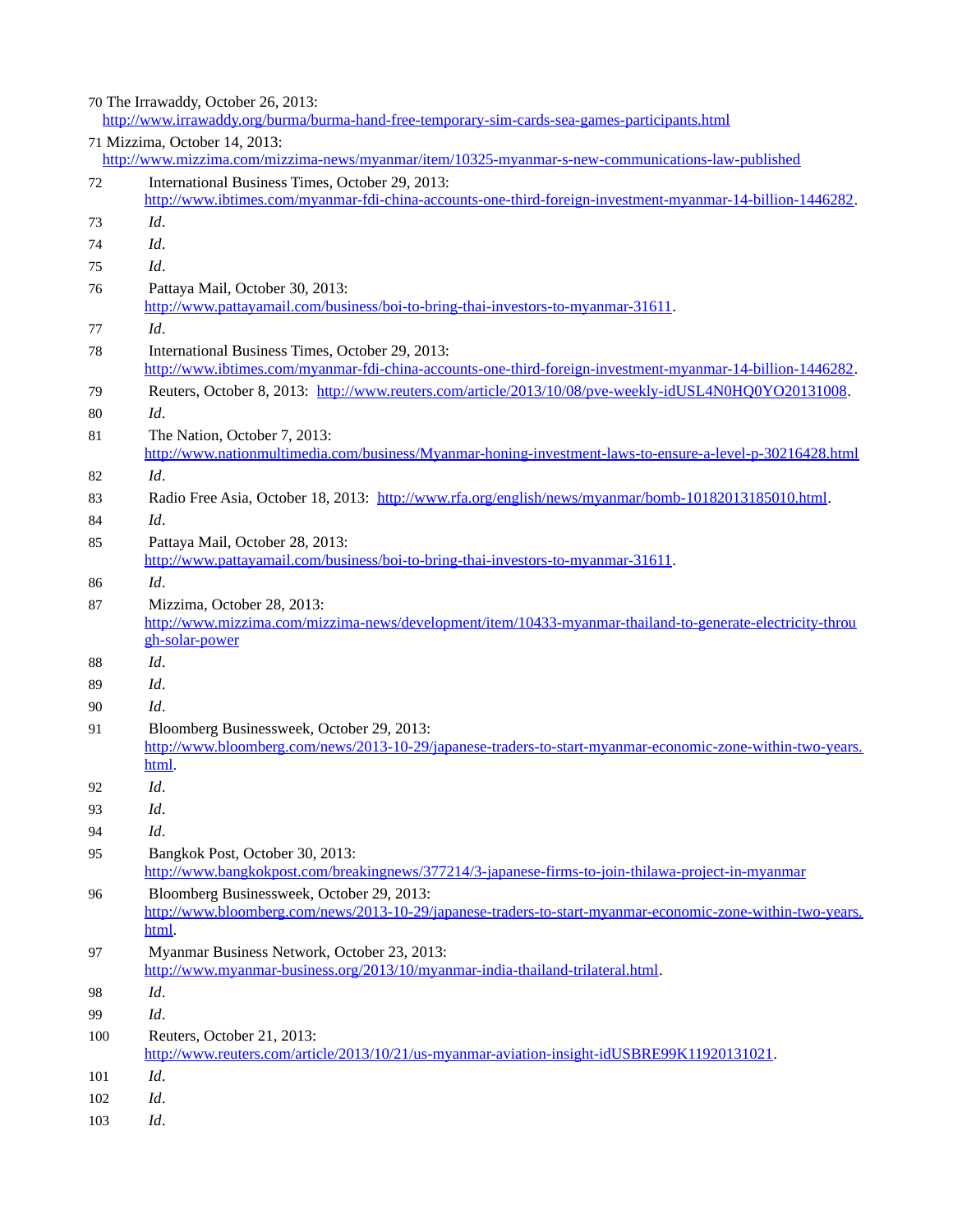HospitalityNet, October 29, 2013: <http://www.hospitalitynet.org/news/global/154000320/4062708.html> *Id*. *Id*. *Id*. *Id*. Mizzima, September 30, 2013: <http://www.mizzima.com/mizzima-news/myanmar/item/10217-government-vows-to-settle-2-seized-land-cases-daily> *Id. Id.*  Mizzima, October 18, 2013: <http://www.mizzima.com/mizzima-news/latpadaung/item/10372-latpadaung-residents-protest-seizure-of-land> *Id.*  114 Irrawaddy, October 28, 2013:<http://www.irrawaddy.org/burma/rice-paddies-dawei-confiscated-housing.html> *Id. Id*. *Id. Id*. Eleven Myanmar, October 27, 2013: 3867-locals-prepare-petition-against-thai-coal-mine-in-shan-state *Id.*  121 Available at:<http://rehmonnya.org/reports/DisputedTerritory.pdf> Rehmonnya, October 9, 2013:<http://rehmonnya.org/archives/2948> New York Times, October 18, 2013: [http://www.nytimes.com/2013/10/18/world/asia/myanmar-more-mysterious-explosions.html.](http://www.nytimes.com/2013/10/18/world/asia/myanmar-more-mysterious-explosions.html) CNN, October 30, 2013: [http://globalpublicsquare.blogs.cnn.com/2013/10/30/whos-bombing-myanmar/.](http://globalpublicsquare.blogs.cnn.com/2013/10/30/whos-bombing-myanmar/) New York Times, October 18, 2013: http://www.nytimes.com/2013/10/19/world/asia/myanmar-police-have-theory-for-blasts.html? r=0. The Irrawaddy, October 18, 2013: [http://www.irrawaddy.org/burma/burma-police-say-karen-businessmen-plotted-bombings.html.](http://www.irrawaddy.org/burma/burma-police-say-karen-businessmen-plotted-bombings.html) *Id. Id.* Eleven Myanmar, October 17, 2013: [http://elevenmyanmar.com/politics/3767-bomb-blasts-won-t-affect-ceasefire-agreement-president-s-offi](http://elevenmyanmar.com/politics/3767-bomb-blasts-won-t-affect-ceasefire-agreement-president-s-office) [ce](http://elevenmyanmar.com/politics/3767-bomb-blasts-won-t-affect-ceasefire-agreement-president-s-office) Myanmar Times, October 30, 2013: [http://www.mmtimes.com/index.php/national-news/8642-armed-ethnic-groups-conference-begins-in-la](http://www.mmtimes.com/index.php/national-news/8642-armed-ethnic-groups-conference-begins-in-laiza.html) [iza.html.](http://www.mmtimes.com/index.php/national-news/8642-armed-ethnic-groups-conference-begins-in-laiza.html) The Irrawaddy, November 2, 2013: [http://www.irrawaddy.org/burma/ethnic-reach-sign-agreement-sign.html;](http://www.irrawaddy.org/burma/ethnic-reach-sign-agreement-sign.html) Democratic Voice of Burma, November 4, 2013: [http://www.dvb.no/news/ethnic-groups-sign-accord-aimed-at-nationwide-ceasefire-burma-myanmar/341](http://www.dvb.no/news/ethnic-groups-sign-accord-aimed-at-nationwide-ceasefire-burma-myanmar/34108) [08.](http://www.dvb.no/news/ethnic-groups-sign-accord-aimed-at-nationwide-ceasefire-burma-myanmar/34108) The Irrawaddy, November 1, 2013: [http://www.irrawaddy.org/burma/news-analysis/pulling-back-curtain-ethnics-groups-laiza-talks.html.](http://www.irrawaddy.org/burma/news-analysis/pulling-back-curtain-ethnics-groups-laiza-talks.html)

The Irrawaddy, October 30, 2013:

[http://www.irrawaddy.org/burma/ethnic-alliance-voices-support-nationwide-ceasefire-plan.html.](http://www.irrawaddy.org/burma/ethnic-alliance-voices-support-nationwide-ceasefire-plan.html)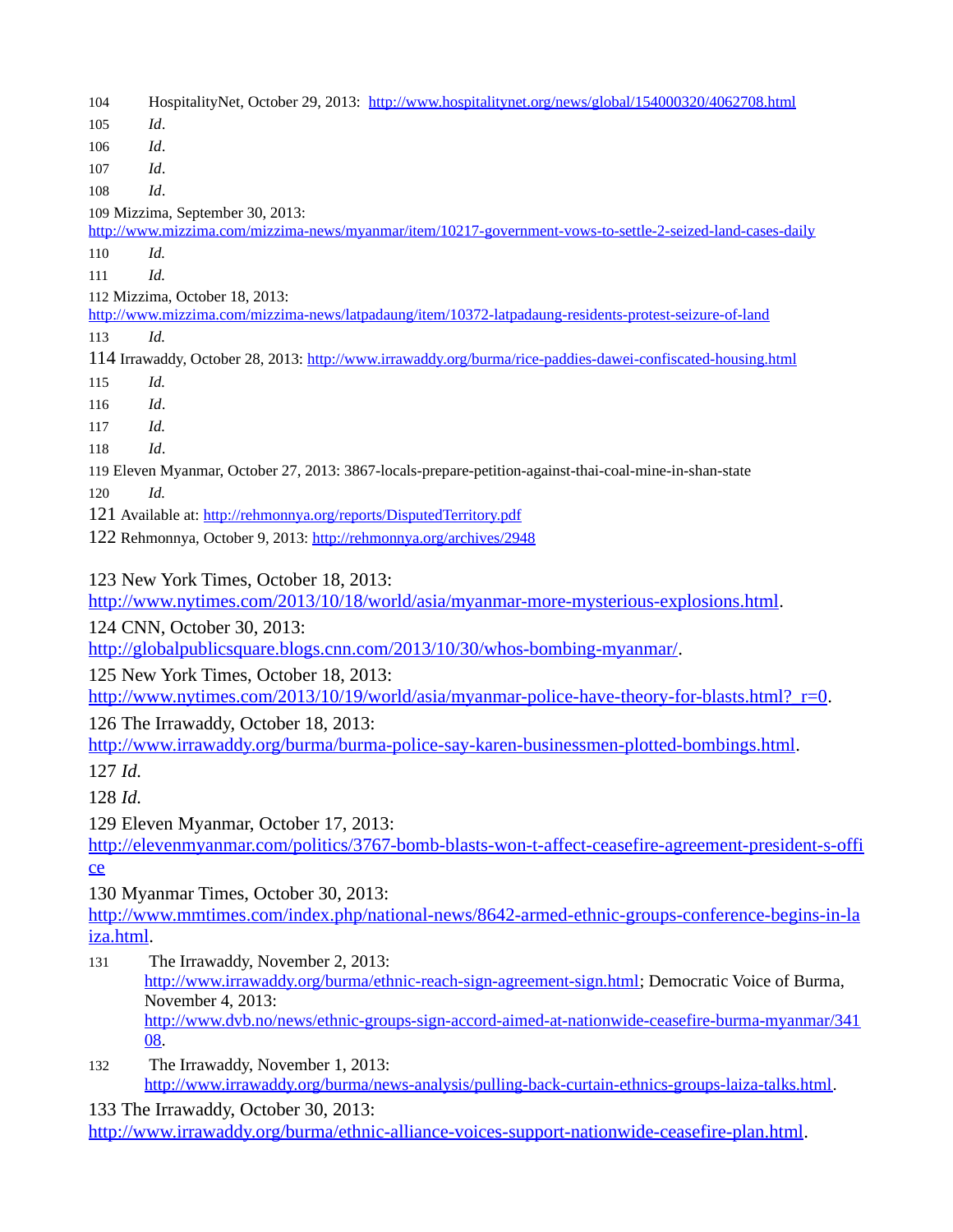- 134 The Irrawaddy, November 2, 2013: [http://www.irrawaddy.org/burma/ethnic-reach-sign-agreement-sign.html.](http://www.irrawaddy.org/burma/ethnic-reach-sign-agreement-sign.html)
- 135 *Id.*
- 136 The Irrawaddy, November 1, 2013: [http://www.irrawaddy.org/burma/news-analysis/pulling-back-curtain-ethnics-groups-laiza-talks.html.](http://www.irrawaddy.org/burma/news-analysis/pulling-back-curtain-ethnics-groups-laiza-talks.html)
- 137 The Irrawaddy, November 2, 2013: [http://www.irrawaddy.org/burma/ethnic-reach-sign-agreement-sign.html.](http://www.irrawaddy.org/burma/ethnic-reach-sign-agreement-sign.html)
- 138 *Id.*
- 139 *Id.*
- 140 The Irrawaddy, November 1, 2013:

[http://www.irrawaddy.org/burma/news-analysis/pulling-back-curtain-ethnics-groups-laiza-talks.html.](http://www.irrawaddy.org/burma/news-analysis/pulling-back-curtain-ethnics-groups-laiza-talks.html)

141 The Irrawaddy, October 29, 2013:

[http://www.irrawaddy.org/burma/wa-rebels-absent-ethnic-ceasefire-meeting-laiza.html.](http://www.irrawaddy.org/burma/wa-rebels-absent-ethnic-ceasefire-meeting-laiza.html)

142 Eleven Myanmar, October 30, 2013:

[http://elevenmyanmar.com/politics/3903-wa-armed-groups-unable-to-attend-laiza-conference.](http://elevenmyanmar.com/politics/3903-wa-armed-groups-unable-to-attend-laiza-conference)

- 143 Eleven Myanmar, 2013: [http://elevenmyanmar.com/politics/3648-govt-fails-to-secure-wa-participation-in-nation-wide-ceasefire.](http://elevenmyanmar.com/politics/3648-govt-fails-to-secure-wa-participation-in-nation-wide-ceasefire)
- 144 The Irrawaddy, October 15, 2013: [http://www.irrawaddy.org/burma/uwsa-signing-nationwide-ceasefire-accord-50-50.html.](http://www.irrawaddy.org/burma/uwsa-signing-nationwide-ceasefire-accord-50-50.html)
- 145 *Id.*
- 146 The Irrawaddy, October 10, 2013: The Irrawaddy, October 10, 2013:

[http://www.irrawaddy.org/burma/kio-signs-new-peace-deal-still-ceasefire.html;](http://www.irrawaddy.org/burma/kio-signs-new-peace-deal-still-ceasefire.html) The Irrawaddy, October 23, 2013: [http://www.irrawaddy.org/burma/news-analysis/news-analysis-ethnic-reconciliation-going.html.](http://www.irrawaddy.org/burma/news-analysis/news-analysis-ethnic-reconciliation-going.html)

- 147 Global Post, October 29, 2013: [http://www.globalpost.com/dispatch/news/kyodo-news-international/131029/myanmar-rebel-groups-ass](http://www.globalpost.com/dispatch/news/kyodo-news-international/131029/myanmar-rebel-groups-assemble-discuss-cease-fire-gover) [emble-discuss-cease-fire-gover.](http://www.globalpost.com/dispatch/news/kyodo-news-international/131029/myanmar-rebel-groups-assemble-discuss-cease-fire-gover)
- 148 The Irrawaddy, October 8, 2013: [http://www.irrawaddy.org/burma/ethnic-kachin-among-56-political-prisoners-freed-peace-talks-begin.ht](http://www.irrawaddy.org/burma/ethnic-kachin-among-56-political-prisoners-freed-peace-talks-begin.html) [ml.](http://www.irrawaddy.org/burma/ethnic-kachin-among-56-political-prisoners-freed-peace-talks-begin.html)
- 149 The Irrawaddy, October 23, 2013: [http://www.irrawaddy.org/burma/minister-informs-knpp-govt-nationwide-ceasefire-proposal.html.](http://www.irrawaddy.org/burma/minister-informs-knpp-govt-nationwide-ceasefire-proposal.html)
- 150 The Irrawaddy, October 29, 2013: [http://www.irrawaddy.org/burma/salween-dams-raise-doubt-burma-peace-plans.html.](http://www.irrawaddy.org/burma/salween-dams-raise-doubt-burma-peace-plans.html)
- 151 *Id.*
- 152 The Irrawaddy, October 28, 2013: [http://www.irrawaddy.org/burma/burma-peace-process-create-mini-cronies-media-coalition-warns.html.](http://www.irrawaddy.org/burma/burma-peace-process-create-mini-cronies-media-coalition-warns.html)
- 153 Burma News International, October 30, 2013: [http://www.bnionline.net/index.php/news/imna/16417-land-confiscation-is-a-barrier-to-peace-process.ht](http://www.bnionline.net/index.php/news/imna/16417-land-confiscation-is-a-barrier-to-peace-process.html) [ml.](http://www.bnionline.net/index.php/news/imna/16417-land-confiscation-is-a-barrier-to-peace-process.html)
- 154 The Irrawaddy, October 25, 2013:

[http://www.irrawaddy.org/burma/burma-army-violently-raids-kachin-village-aid-groups.html.](http://www.irrawaddy.org/burma/burma-army-violently-raids-kachin-village-aid-groups.html)

155 Myanmar Times, October 27, 2013:

[http://www.mmtimes.com/index.php/national-news/8614-confusion-as-tatmadaw-takes-kachin-village.html.](http://www.mmtimes.com/index.php/national-news/8614-confusion-as-tatmadaw-takes-kachin-village.html)

156 Eleven Myanmar, October 25, 2013:

[http://elevenmyanmar.com/politics/3849-skirmish-between-gov-t-troops-and-kia-in-kachin-state.](http://elevenmyanmar.com/politics/3849-skirmish-between-gov-t-troops-and-kia-in-kachin-state)

157 Burma News International, October 31, 2013:

[http://www.bnionline.net/index.php/news/phophtaw/16421-fighting-in-shan-state-in-second-week.html.](http://www.bnionline.net/index.php/news/phophtaw/16421-fighting-in-shan-state-in-second-week.html)